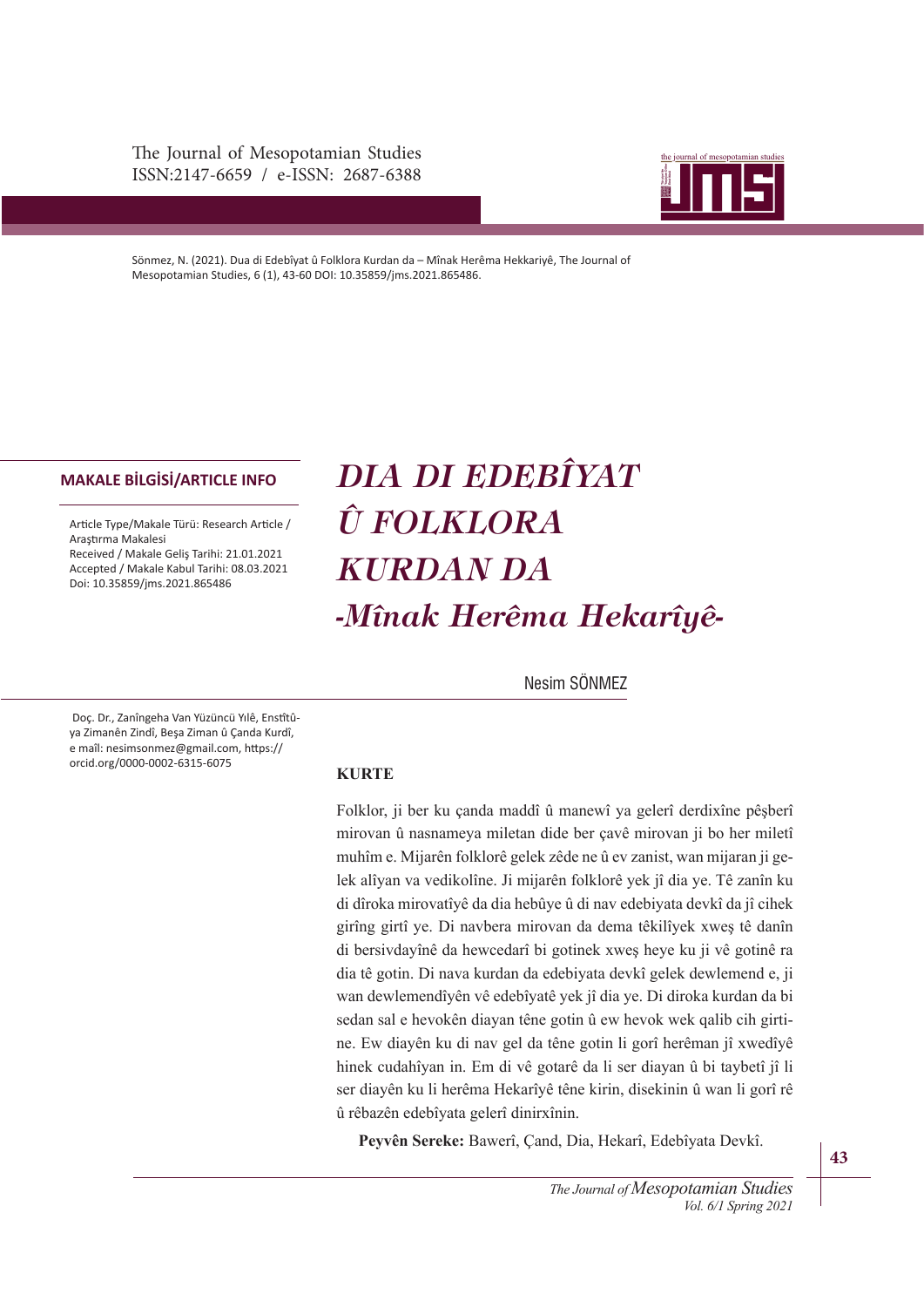### Kürt Edebiyatı ve Folklorunda Dua - Hakkari Bölgesi Örneği

# ÖZ

Maddi ve manevi kültürü ortaya çıkardığı için folklor her millet için önem arz etmektedir. Pek çok konu ve alanda araştırmalar yapan folklor bilimi araştırma alanlarını farklı yönlerden incelemektedir. Folklorun ilgi alnlarından biri de duadır. Duanın insanlık tarihi boyunca varolduğu ve sözlü edebiyat alanında da önemli bir yeri olduğu kabul edilmektedir. İnsanlar arasında iyi ilişkilerde olumlu bir cevap verme gereği hissedilmektedir, bu cevaplara dua denilmektedir. Kürtler arasında çok zengin bir sözlü edebiyat geleneği bulunmaktadır, bu zenginliğin bir kısmını da dualar oluşturmaktadır. Kürtler arasında yüzyıllar boyunca dua sözleri söylendiği için bu sözler kalıp sözlere dönüşmüştür. Dua şeklinde ifade edilen sözler yöresel farklılıklar da arz etmektedir. Bu çalışmada dua, özellikle Hakkari bölgesinde edilen dualar üzerinde duracak ve o duaları halk edebiyatının yöntemleri ile değerlendireceğiz.

**Anahtar Kelimeler: İnanç, Kültür, Dua, Hakkari, Sözlü Edebiyat.** 

# **Prayer in Kurdish Literature and Folklore -Hakkari as Sample-**

# $ABSTRACT$

As it contents concrete and abstract values of a culture, the folklore is very crucial for national identity. It demonstrates every historical and cultural points of life. The folklore has got many subjects and studies those subject in many various ways. Prayer is one of those topics that folklore is interested in. As it is known, prayer has been performed since the human was created. Besides, it is a fact that prayer is also an important topic for oral literature. When people chatting and getting related they need to use pleasing speeches and words which are named as prayer as they carry positive efects. Kurdish oral literature is strong and very rich in terms of prayer. Prayers have been used among Kurds for a long time and they have become daily and common phrases. Prayers difer from region to region as well. Through this present we would like talk about prayer importance in Kurdish folklore, especially in Hekarî cultural tradition in terms of folklore science.

Key Words: Belief, Culture, Prayer, Hekarî, Oral Literature

## **Extended Summary**

Folklore is important for each nation as it reveals the material and spiritual culture of a people. Folklore has many subjects, and this branch of science deals with and explores its subjects from many angles. One of these subjects is prayer. As it is known, there is prayer throughout human history and it has an important place in folk literature. When a good relationship is established between people, the need to make beautiful and meaningful sentences arises during the conversation. Making these beautiful wishes is called prayer. In Kurdish literature, sentences containing prayer have been used for centuries. These sentences have taken place in folk culture as idiomatic expressions. These exp-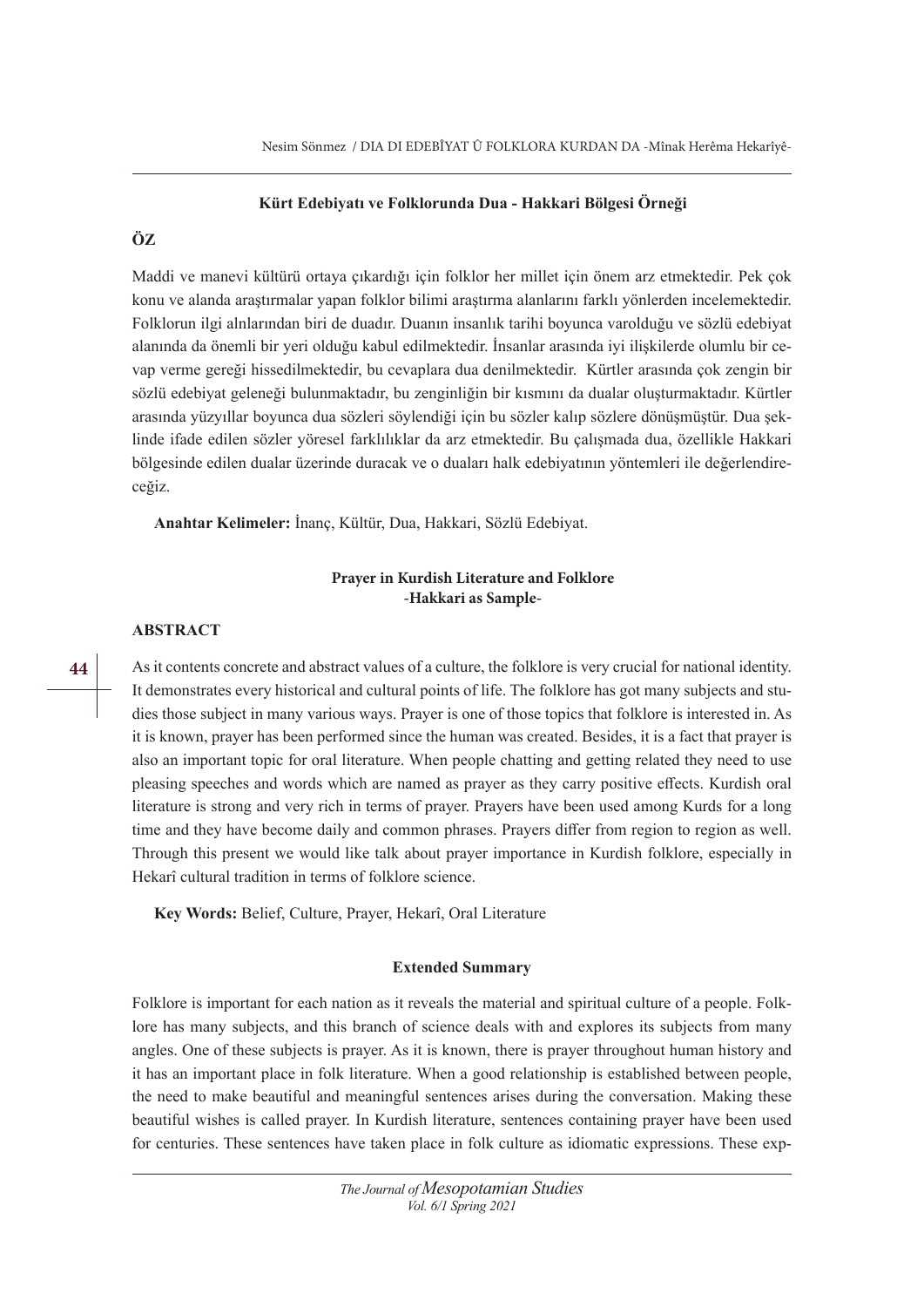ressions used among in community also show some changes from region to region. In this article, we investigated the general prayer ritual performed by the public. Then, we investigated how prayer is performed among the people in Hakkari province and region, which sentences are used and what are the features of these sentences.

In the introduction of the article, we briefy touched on the etymology of the word folklore. Later, we tried to show what this concept meant. We mentioned what kind of studies on the subject in the field of Kurdish folk literature were done by whom. In the first part of the article, what the word prayer means in general, since when such a worship has been done, why people need such a worship, what the subjects of prayer are, etc. we asked questions and tried to answer them. In the second part, we examined the place of prayer in literature in general. In the third part, we investigated how prayer takes place in the literature and folklore of Hakkari province. In our research in this section, Ahmedi Khani, Fakiyi Teyran, Melaye Bateyi etc. who lived in Hakkari region and worked in the field of classical Kurdish literature. We tried to explain how poets use prayer sentences in their poems by giving examples from their poems. While researching prayer, which is one of the subjects of folklore, we went to Hakkari province and its region and did fieldwork. We met face to face with the people living there personally and compiled the kind of prayer phrases they used. Later, we have determined to classify these prayer sentences that we have compiled and which prayer sentences should be examined under which title. As a result of classifying the compilations we made, in general; belief, clothing, illness, fortune and luck, condolences, eating and drinking, children success and protection, marriage and family, road and travel, etc. We came to the conclusion that there was certain prayer for each matter.

Although prayer is a religious concept, it has an important place in the life and culture of every nation. Undoubtedly, one of them is literature, especially folk literature. This subject is included in most of the literary works written both in verse and prose. The same is true for Kurdish literature. As a result of our researches, we have seen that both in classical Kurdish literature and Kurdish folk literature, the subject is sometimes included in the subject of the work, sometimes in a part of the work, and sometimes it is interspersed between the topics in the work.

We have seen that the Kurds have a deep-rooted belief and that they firmly preserve these beliefs, and we have seen that they manifest their beliefs in this field as well as in other fields. In Kurds, as in other nations, prayer is made not only for worldly wishes but also for requests for the hereafter. When people pray, they express their unconditional submission to the greatness and authority of Allah with their language, state and actions. When people pray, they do so by taking refuge in their creator, who is their only guardian. People pray for their spouses, friends, relatives and children as they pray for themselves. In general, when Kurds pray, they ask for worldly possessions, to have children, ask be happy to married couples, ask for mercy for the dead, condolence to grieving people, protect those in danger, etc. they pray and beg God for diferent matters.We have seen that there is not a big diference between the prayers made in Hakkari region and the prayers made in other regions, but the prayer phrases are expressed using the local dialect.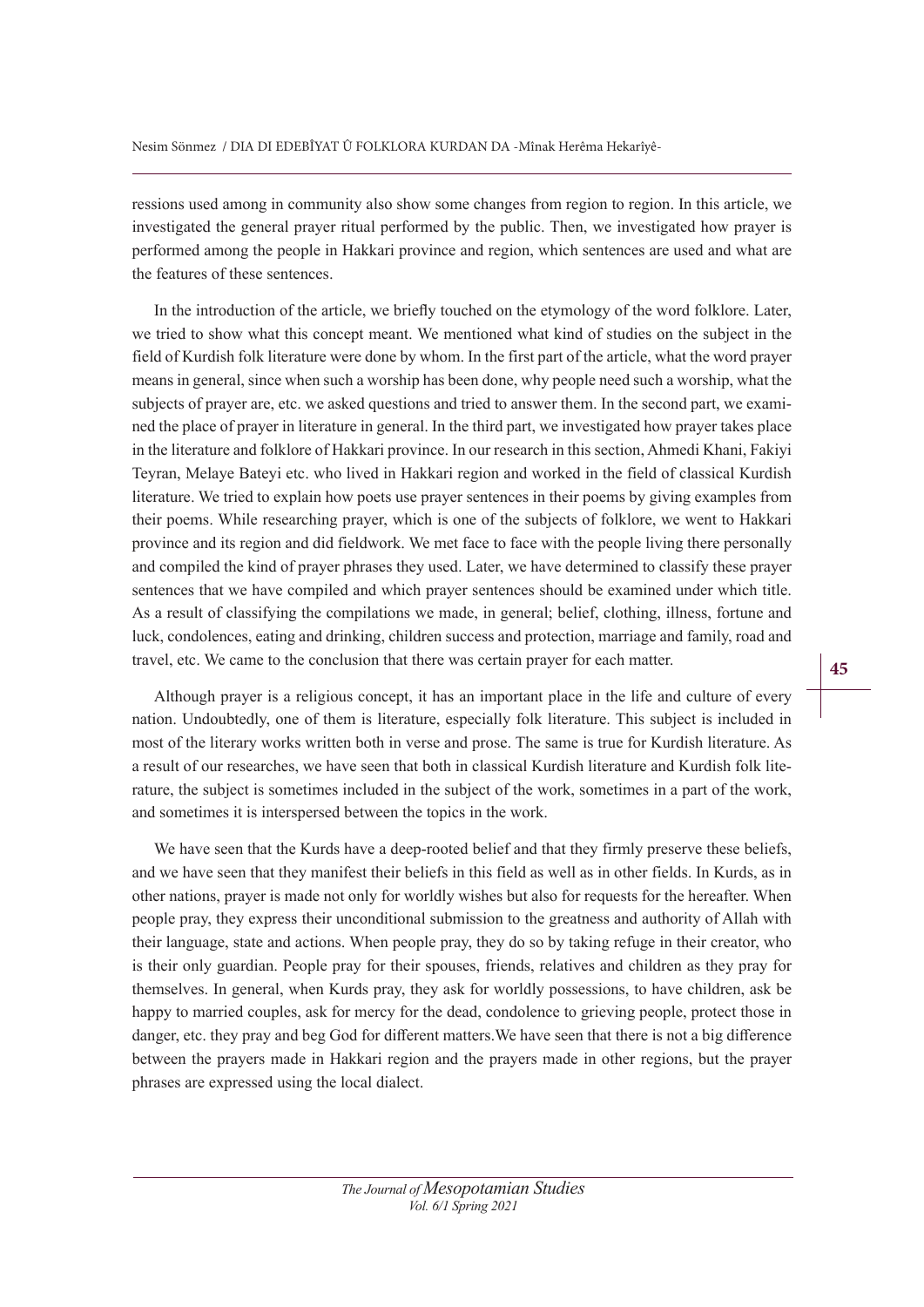#### **Destpêk**

Folklor, bi eslê xwe peyvek îngîlîzî ye û ji peyva "folk" yanê gel û "lore" yanê zanist an jî lêkolînê pêk tê (ji Dundes, 1980 vgz. Keskin: 51). Folklor wek zanist, çanda maddî û manewî ya gelerî li gor rêbazên xwe yên taybet vedikolîne, berhev dike, disenifîne, şîrove dike û di dawiyê da jî di navbera wan da sentezekê çêdike (ji Gennep, 1924: 6 vgz. Yıldırım, Pertev, Aslan, 2013: 11; Örnek, 2000: 15) e. Li gor Kaya, folklor ew zanist e ku çanda gel; vêdikolîne, berhev dike û digihîne sentezekê (2007: 327). Li gor Artun jî folklor, di jiyana mirovan da ji dayîkbûnê hetanî mirinê, hemû hêmanên çanda maddî û manewî vedikolîne, wan dinirxîne, şîrove dike û serencama pêşketina çanda gel nişan dide û di navbera wê çandê û yên din da cudahî û hevbeşîyan tesbît dike (2010: 16).

Hema mirov dikare bibêje çalekiyên jiyana gelerî bi giştî mijarên folklorê ne. Di derbareyê mijara folklorê da Celadet Bedirxan (1893-1951) dibêje ku "folklor tevaviyata adet, çîrok û stranên milletekî  $\gamma$ e. Ev adet, cîrok û stranên ku ji nav xelkê bi der ketine û di dora nifsan da bi ser ye ketine û gihastine nifsên nû." (2012: 514). Wek tê zanîn ku folklor beşek ji mijarên çandê ye. Ji ber vê sedemê mirov dikare bibêje dîroka folklorê bi dîroka mirovahiyê ra destpê kirîye.

Naveroka folklorê ji mît, efsane, çîrok, bijîşkiya gelerî, pêşbaziyên gelerî dia, nifir, dijûn û hwd pêk tê (Dundes, 2007: 328). Ji ber ku mijara me di folklora kurdî da dia ye emê vê mijarê tenê binirxînin.

Di edebîyata kurdî da têgeha folklorê bi wateya zanista gelêrî yan jî lêkolîna li ser gel tê bi kar anîn. Celadet Elî Bedirxan derheqê têgeha folklorê da wiha dibêje "*Folklor, zanîn an zanistiya xelkê ye*." (2012: 514). Ji folklorê ra kurdên Kurmanc "zargotin" û "zanista gel", Soran "xelknasî" û Zaza jî "zanistîya şarî" dibêjin. Wisa xwîya dike ku cara ewil kurdên herêma kafkasyayê têgeha folklorê bi kar anîne û kitêbek bi navê *Folklora Kurmanca* weşandine (bnr. Cindî, 2008).

Di warê folklorê da ji aliyê kurdan va jî gelek kesan xebatên baş kirine. Di vî warî da cihê Mela Mehmûdê Bazidî gelek girîng e. Wî bi rojhilatnasê Rûsî Alexandre Jaba (1801-1894) ra li Erzurumê li ser dîrok û çanda Kurdî gelek xebat kirine. Wek mînak ji wan berhemên wî yek jî bi navê *Adat û 5usmktname\r (Nradv\e* ye. Ji bilî Bazidî jî gelek kesan wek Heciyê Cindî,(1908-1990) Celîlê Celîl (1936-….), Ordîxanê Celîl (1932-2007), Mihemed Tewfîq Wirdî, Sadiq Bahaeddîn Amêdî (1918- 1982), Elaeddîn Secadî (1907-1984), Mihemed Mukrî, Seydayê Tîrêj (1932-2002), Îzedîn Mustefa Resûl (1934-2019), Şukriye Resûl Îbrahîm (1951-….), Mehmet Emîn Bozarslan (1934-….), Emînê Evdal (1906-1964), Qanatê Kurdo (1909-1985) û gelek kesên din di vî warî da xebat kirine lê hetanî vê gavê listeyeke bi rêkûpêk nehatiye amadekirin.

Armanca me ji vê xebatê ewe ku me xwest di edebiyat û folklora kurdan da bi taybetî jî di herêma Hekarîyê da dia çawa û bi kîjan hevok û gotinan tête kirin bi kar anîn em li ber çavên lêkolîner û xwendevanan raxînin. Lewra ev mijar heta roja îro di jîyana kurdan da heye û wisa tête xwîyakirin ku ewê berdewam jî bike.

Di xebata xwe da me ji alîyekî va ji berhemên nivîskî sûd wergirt ji alîyê din va em li herêma Hekarîyê derketên qadê û me bi niştecihên herêmê ra rûberû hevdîtin çêkir. Li gor çavkanîyên zindî gotin û hevokên diayan ên ku di herêmê da têne bi kar anîn me ew qeyd kirin, senifandin û nirxandin. Me di nav çavkanîyên zindî da jî kîjan dia ji kî/ê hatîye girtin jî wek çavkanîyên zindî nişan da.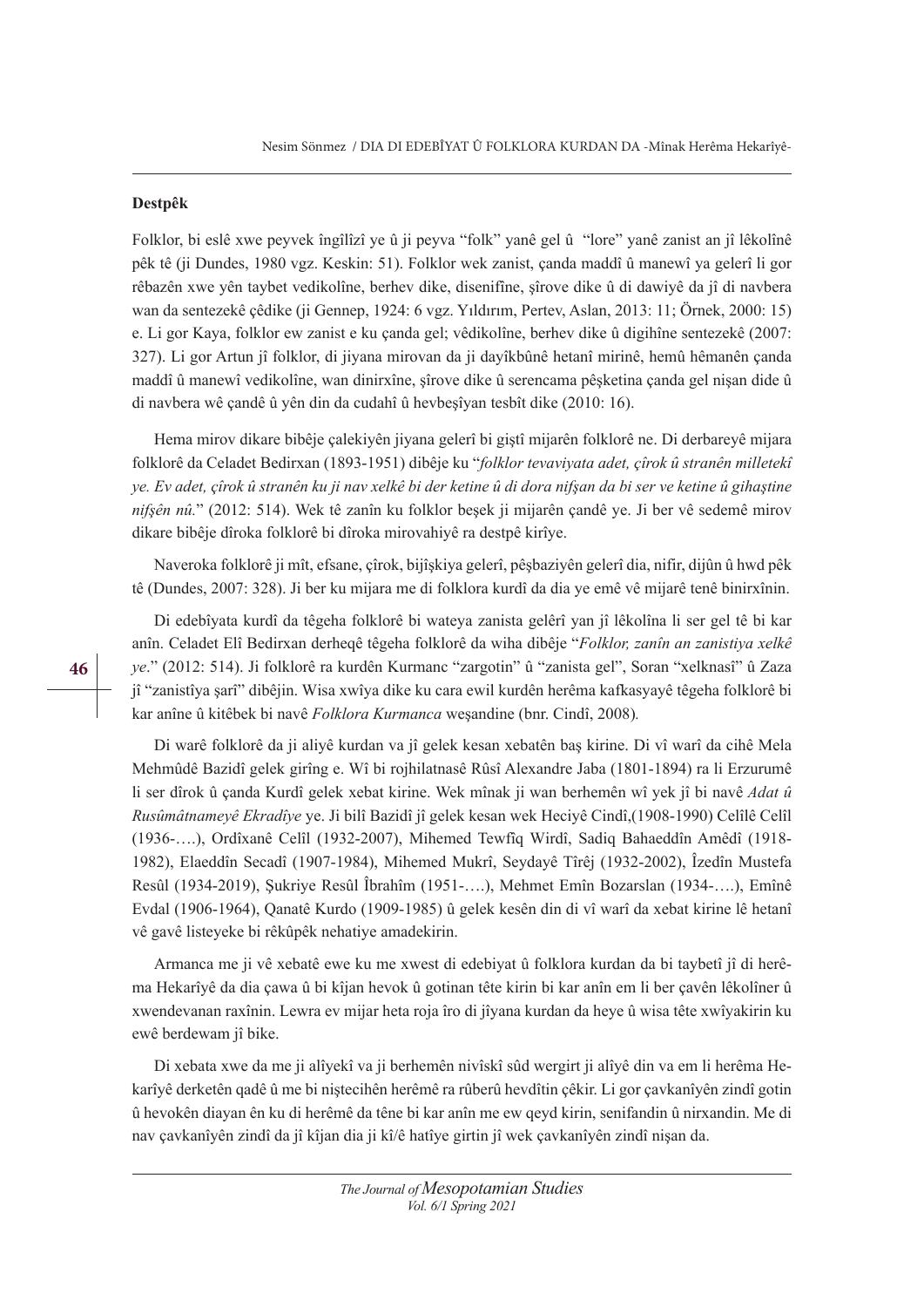#### **1. Dia**

Di bin vê serenavê da em bi gelemperî li pey şopa pirsên wek gelo wateya diayê çî ye, kengê destpê kirîye, hewcedarîya mirovan çi bi diayan heye û mijarên diayan çi ne, ketin û me hewlda ku em bersiva wan pirsan bidin.

#### **1.1. Girîngîya Dia û Hewcedarîya bi Wê**

Ziman, wesleyek ji wesleyên bedena mirovan e û mirov dikarê bi wê wesleyê hestên xwe û fikrên xwe bibêje. Însan, bi ziman; xemgînîya xwe, kêfxweşîya xwe kelecana xwe, hêrsa xwe, diayê xwe û hwd îfade dike. Em di vê xebata xwe da di nava gelê kurd da bi taybetî jî li herêma Hekarîyê dia çawa têne kirin sekinîne.

Peyva "dia" yê bi eslê xwe peyveke Erebî ye, ji lêkera "de-'a"yê hatîye dariştin û tê wateya *alîkarî [Zestin deng lrNirin ga]vNirin laYaNirin úandLn Ye[ZendvNirin Eervda\vna ;Zedr* (Îbn Manzûr, 257-262; er-Razî, 1995: 86; Feyyûmî: 194; el-Fîrûzabadî, 1995: 1154-1155). Dia di nava civata mirovahîyê da wek unsûrek muhîm cih girtîye. Him di dînên semawî da him jî di dînên ne semawî da cihek taybet ji bona diayê heye. Her weha di edebîyat û dîroka her miletî da giringîya diayê bi awayekî eşkere xwe dide xwîyakirin. Mirov dema berê xwe dide edebîyata kurdî dibine ku kurdan jî xwe ji vê rastîyê dûr nexistine û qîmetek gelek muhîm dane diayê. Mirov dema metnên klasik yên edebîyata kurdî di ber çavan ra derbas dike dibine ku şairên kurdan di berhemên xwe da gelek caran daxwazên xwe û hêvîyên xwe bi rêya diayê di helbestên xwe da hûnandine.

Bi armanca ku hewcedarîyên xwe yên dinyayê bi cih bînin û di axretê da jî xwe bigîhînin meqamên bilind alim, sofî û welîyan qîmetek mezin dane diayê. Li gorî ehlê tesewufê dia; kilîla hewcedarîyê, stargeha hewcedaran û destengan e (Timurtaş, 2018: 23). Bawermendên dînê Îslamê gelek girîngî dane diakirinê. Lewra Nebî Mihemed (s.x.l.) di derheqê mijarê da "*Dia, çeka mu'minan e, histûna dîn* e û ronahîya erd û asîman e." (Nîsabûrî: 429). Tê zannîn ku dema mirovek dia dike di tevgera wî/ê da serastkirin çêdibe û nefspiçûkî û dilnizmî lê xwîya dike. Ji ber ku mirovek dema dia dike bi aram dibe û dizane ku hêzek mezin heye û ew, dema gazî wê bike ew hêz tê hewara wî/ê. Ev rewşa hanê jî kul û kederên di dilê wî/ê da hene vedigerîne bal rihetîyê û aramîyek dide rihê wî/ê.

Li gorî pisporên derûnnasîyê dia yek ji dermanê nexweşîyên derûnnasîyê ye. Gelek derunnas dibêjin ku bi piranî sedemên nexweşîyên derûnnasîyê û tengezarîyê xem û giranî ye, tedawîya wan jî parvekirina pirsgirêkê bi dostêk dilgerm û dilnerm ra dibe. Lewra veşartina van pirsgirêkan, nexweşîyên bi vî rengî girantir dike. Kesekî/ê xemgîn dema gazî Xwedayê xwe dike, daxwazên xwe jê ra dibêje û jê alîkarîyê dixwaze bîhna wî/ê fireh dibe û qey tu dibêjî barek mezin ji ser pişta wî/ê rabûye. Ji ber vê yekê dia yek ji serkanîya tendurustîya ruhî ye (Ehmed Hîcazî, 2007: 43).

Yek ji girîngîyên diakirinê jî ew e ku kesê/a ku dia dike qabîlîyeta wî/ê ya di alîyê ziman û edebîyatê da bi pêş va dikeve. Ji ber ku mirovek dema ji bona mijarên cur be cur diayên cuda cuda ji ber dike û wan dibêje, ev yeka hanê jî raterast an jî ne rasterast tesîreke mezin li ser fikr û ramanên wî/ê çêdike û wî/ê di vî warî da dike xwedîyê xezîneyeke mezin (Timurtaş, 2018: 26). Mirov dikare bibêje dia tesîrek berbiçav di jîyana mirovan da, di tevgera wan da û di fikr û ramanên wan da çêdike.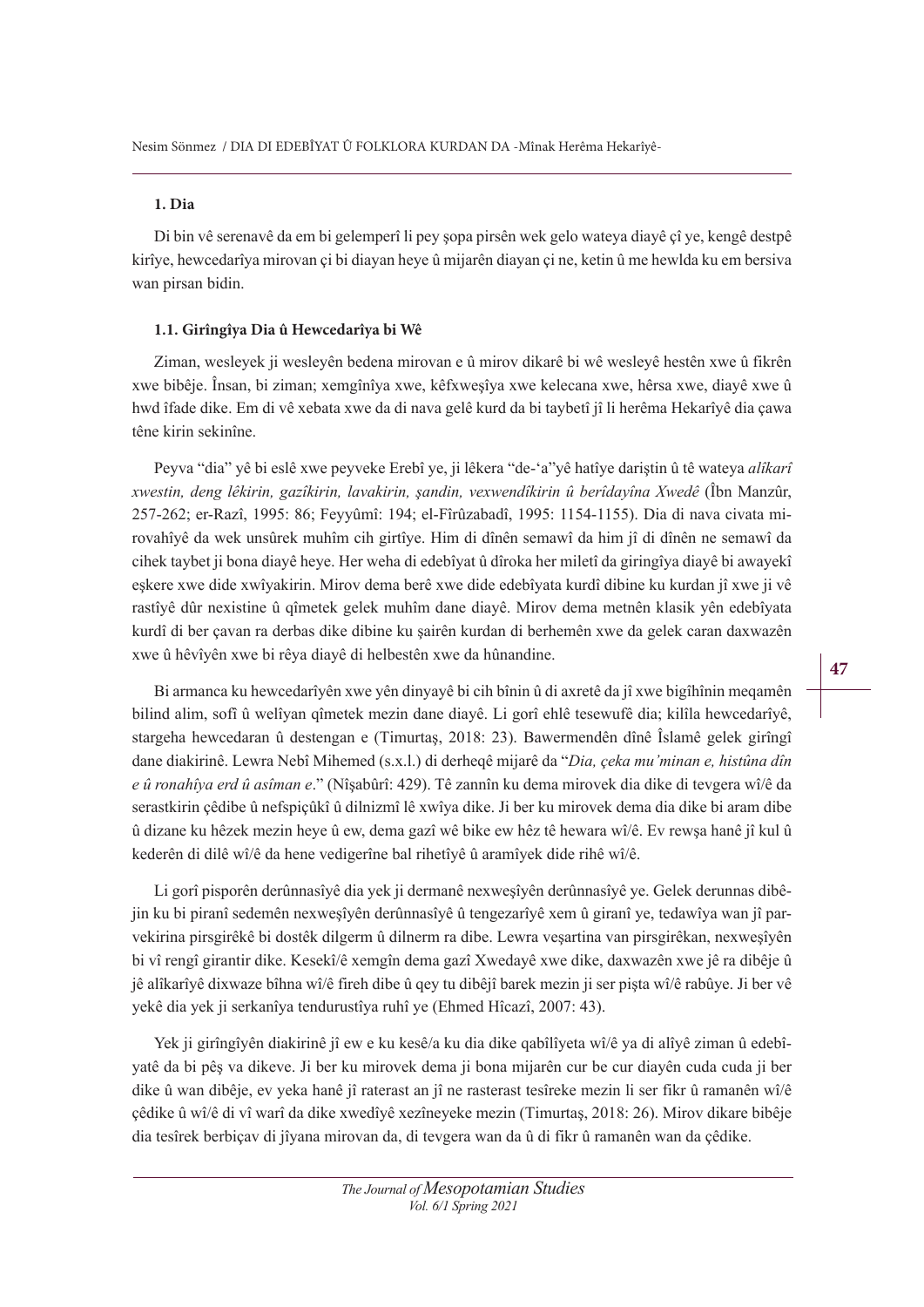#### **1.2. Dîroka Diayê**

Di destpêkê da zanîna li ser derketina diayê û cihgirtina wê di nav zanistên din da ji bo têgehiştina mijarê gelek muhîm e. Bi armanca hînbûna pêvajoya derketina têgeha diayê hewce ye mirov di mîtolojîyê da li pey şopa wê bigere. Lewra tê zanîn ku fikra bawerîya bi Yezdan ji sedsalên berê heta niha bi mirovan ra heye. Her çiqas mîtolojî di derheqê Yezdan da fikreke seretayî be jî ew temsîlîyeta fikr û ramanên berîya xwe jî dike. Heta mirov dikare bibêje destpêka têkilîya di navbera mirovan û diayê, destpêka mîtolojîyê ye. Lewra mîtolojî, quwet û hêza mirovan sinordar dike û wê quwetê dişîne cem hêzên xwezayê û li bende ye ku ew ji wan alîkarîyê bixwaze. Bi vî rengî dia yek ji îbadetên kevnare hatîye qebûlkirin (ed-Debbax, 1992:129; Timurtaş, 2018: 29).

Eger mirov berê xwe bide şaristanîyên kevnare, dibîne ku mirovan di wan deman da ji xwe ra gelek yezdan qebûl kirine, daxwazên xwe bi rêya dia ji wan xwestine û ji wan ra qurban serjê kirine. Wek mînak ev yeka hanê di şaristanîya Rojhilata Dûr, Mezopotamya û Misrê da jî heye (Timurtaş, 2018: 29). Di Cihûtî û Xaçperestîyê da dia di nav doktirênên pirtûka pîroz da derbas dibin. Minakên diayan him di Încîlê da him jî di Tewratê da gelek hene (bnr. Kutsal Kitap, 2002: 676-784).

Eger mirov berê xwe bide dîroka diayê û li ser lêkolînan bike dibîne ku koka wê ji quncikên dîrokê tê. Hema mirov dikare bibêje dîroka diayê bi Adem Pêxember destpê dike.

Di Qurana Pîroz da Xwedê Teala emr û ferman dike û dibêje: "*(Xwedê Teala got) Ev Adem! Tu û* kevanîva xwe (Hewa) li bihistê bi cih bibin, hûn cawa divên wisa jê bixwin. Lêbelê nêzî vê dara hanê nebin, (eger hûn jê bixwin) êdî hûn ê bibin ji sitemkaran. Şeytan, ji bo ku ji dara qedexekirî bixwin ji her duyan ra weswese cêkir ku sermgeha (awretê) wan a vesartî nîsanî wan bide. (Ji wan ra) Got: Bes ji bo ku hûn nebin melek, an jî hûn heta bi hetayê lê nemînin, Xwedayê we hûn ji (xwarina) vê darê dane paş. Ji wan ra sond xwar (û got): Bi rastî ez her ji bo we şîretkar im. Êdî bi hîle û pîle dar ravayî wan da. Dema ji fêkîyên wê xwarin, şermgeha wan, ji wan ra dîyar bû û hema dest ayêtin pelên darên bihiştê û xwe pê nixûmandin. Xwedayê wan gazî wan gir: Ma min ev erd li we qedexe nekiribû Şeytan *ji we ra neyarekî eşkere ye?!* " (Quran, 7/19-22).

Adem pêxember û xanima wî dema xwarina ku li wan hatîye qedexekirî dixwin cil û bergên wan ji ser wan diçin ew rût û tazî dimînin. Hema her du bi hev ra gazî Xwedê dikin û wiha dibêjin: "*\$dem*  û Hewa) Gotin: Xwedayê me! Me neheqî li xwe kir, eger Tu li me neborî û rehmê li me nekî teqez em ê *EiEin Mi \rn [esirv.*" (Quran, 7/23). Gazî û lavakirina Adem û Hewayê dibe çirûskên yekem yê mirovan li ser rûyê erdî ji bo diayê. Li gor bawerîya Îslamê bi vî rengî ilm û zanistên di derheqê ilmê diayê da cara ewil tîrêj da û di dîroka cihanê da cihê xwe girt.

#### **1.3. Mijarên Diayê**

Mirov dikare mijarên diayan li gorî cureyên diayan wiha dîyar bike:

Diavên ku ji bo hemd û sena û mezinatîva Xwedê têne kirin: Ev cure dia gelek caran bi armanca ku mirov xwe nêzîkî Xwedê bike, bi wî ra têkilîyan dayîne û ji bo bidestxistina rizaya îlahî tête kirin. Hinek caran jî bawermend di wê bawerîyêda ye ku eger ew, ji bo dinyaya xwe û axreta xwe diayek bike ew daxwaza wî/ê tê pejirandin.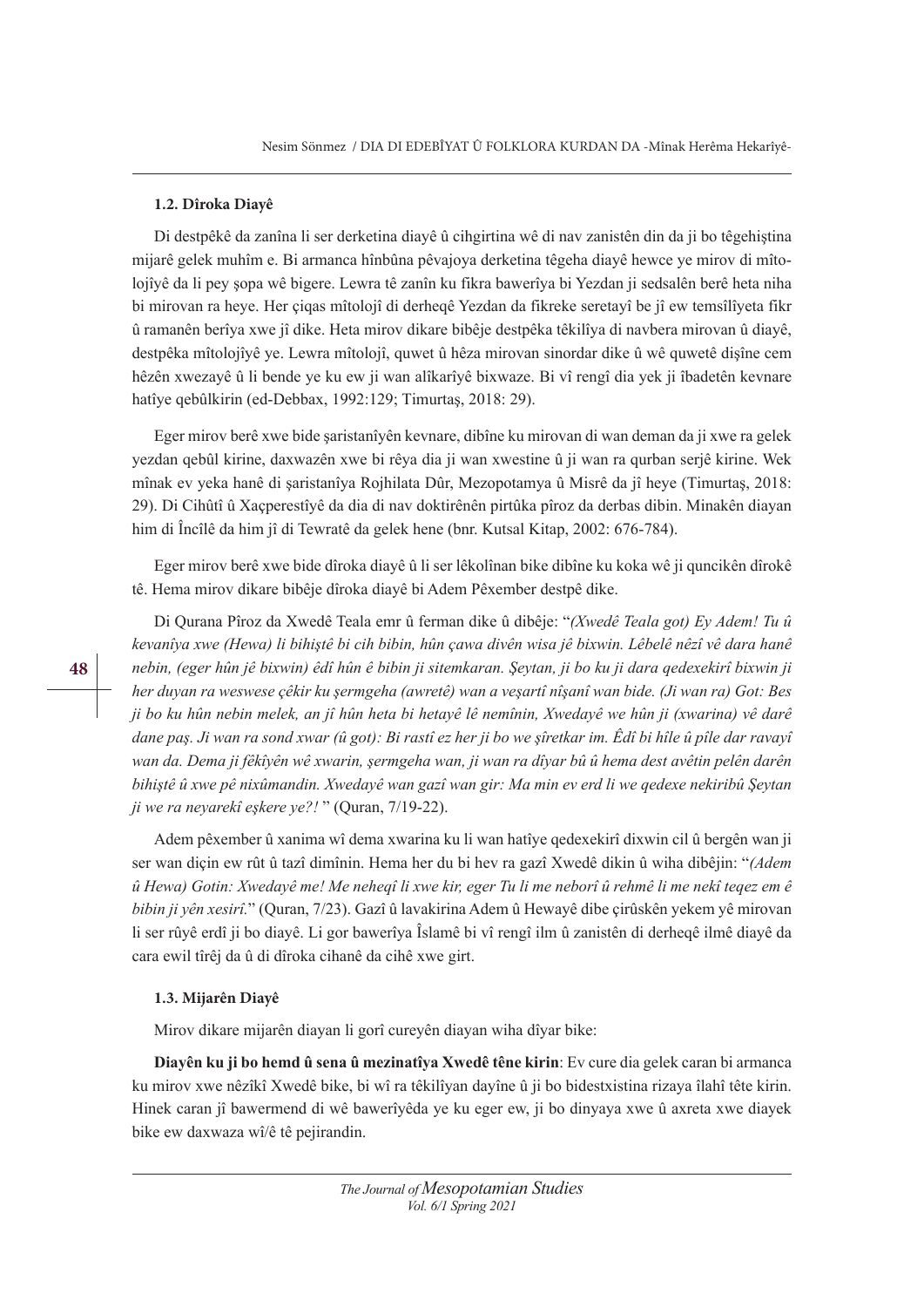Bawermend, gelek caran bi armanca ku hewcedarîyên wan, yên eslî werine qebulkirin dia dikin: Mirov ji bo tendurustîya bedena xwe, ruhê xwe û xwe ji bela û afatên ku bi ser wanda têne biparêzin dia dikin. Wek mînak dema li mirovek zilim tête kirin ew mirov bi armanca ku xwe ji zilma neyarê xwe biparêze ji Xwedê ra dia dike.

Mirov dema derdikevin rêwîtîyê, kesekî/ê wan dimire, ji bo wan zarokek çêdibe, piştî xwarin û vexwarinê, berva razandinê û pistî wê, di derketina sûkê û kirîn û firotinê da û hwd. dia dikin. Ew ji Xwedê dixwazin ku karê dikin bi bereket û bê qeza û bela be. Hinek caran nefsa mirovan, mirovan dide xapandin û wan ji rêya rast derdixîne û bi wan, gunehan dide kirin û dilê wan reş dike. Bawermend bi armanca ku Xwedê, wî/ê ji daxwazên wek nefsa wî/ê biparêze, rêya rast nîşanî wî/ê bide û exlaqê wî baş bike dia dike (Parladır, 1994: 535).

Ji ber ku di afirandina mirovan da aferîner, hesta xweparastina bi quweteke ji quweta mirovan bi hêztir daye mirov, însan her dem ji hêz û quweta ku ji wî/ê mezintir yanê ji Xwedê daxwaza alîkarîyê dike. Ev fikr û raman jî di her dem û her çandê da rêya hewcedarîya bi diayan li pêşîya mirovan vedike.

#### **2. Dia Di Edebîyatê Da**

Dia di edebîyat û çandên cuda da cihek gelek berfireh girtîye. Têgeha diayê di mijarên dînî da, di edebîyatê da, di helbestan da, di gotinên pêşîyan da û di biwêjan da zêde hatine bi kar anîn (Tekin, 2012:95). Mirov dema berê xwe dide edebîyata kurdî jî vê yekê dibine. Çi helbest be, çi gotinên pêşîyan be çi jî çîrok be mirov tê da bi dehan mînakên diayan dibine.

Hinek dîroknas û rexnegirên edebîyatê yên wek Şewqî Dayf (1910-2005) cureya diayê wek cureyeyek serbixwe ji cureyên edebîyatê nedîtîne û ew perçeyek ji edebîyata tekyayê qebûlkirine. Halbûkî dia, di gelek berhemên nezmê û nesrê da an beşek serbixwe ye an di helbest û pexşanên serbixwe da ye an jî di nav helbestê da yan jî di nav metnê da cih girtîye. Ji ber van sedeman li gor me mirov dikare diayê, wek mijarek ji mijarên edebîyatê qebûl bike.

Keresteyê edebîyatê yê sereke ziman e. Hunera edebîyatê, karek beşerî ye, cih û zemanê wê dîyar e û ew epîstemolojîya çanda serdemek dîyar e. Ji ber vê sedemê edebîyat, tiştek e were ye ku bi rengên serdemên cuda cuda hatîye boyaxkirin û bi şêweyên beşerî şikil hatîye dayîn û roj bi roj jî têda guhertin têne çêkirin (el-Kewaz, 2012: 35).

Li vir hewceye ev pirs were kirin. Gelo ew tiştê/a ku dia dike beşek ji beşên edebîyatê ye. Mirov dema berê xwe dide dia dibîne ku ew taybetmendîyên di pexşanên edebî da hene, di diayan da jî hene. Berya her tiştî dia gazîkirin û lavakirina bi bal Xwedê va ye. Ew kesê/a ku dixwaze xwe nêzîkî Xwedê bike, hêvî dike ku diayê wî/ê dê were qebûlkirin. Mirov dema dia dike hevokên watedar bi kar tîne û dixwaze wana li gor rê û rêbazên edebîyatê bixemilîne. Ji ber ku ew kesê/a dia dike dizane ku ew, daxwazên xwe ji keseke ji xwe bi hêztir dike. Mirov dema ji meqamek bilind tiştekî dixwaze hevokên xwe hildibijêre û dibêje. Yanê çi hat devê mirovan, mirov nikare bibêje. Ji ber van sedeman jî mirov dikare diayê cureyek ji cureyên edebîyatê bihesibîne.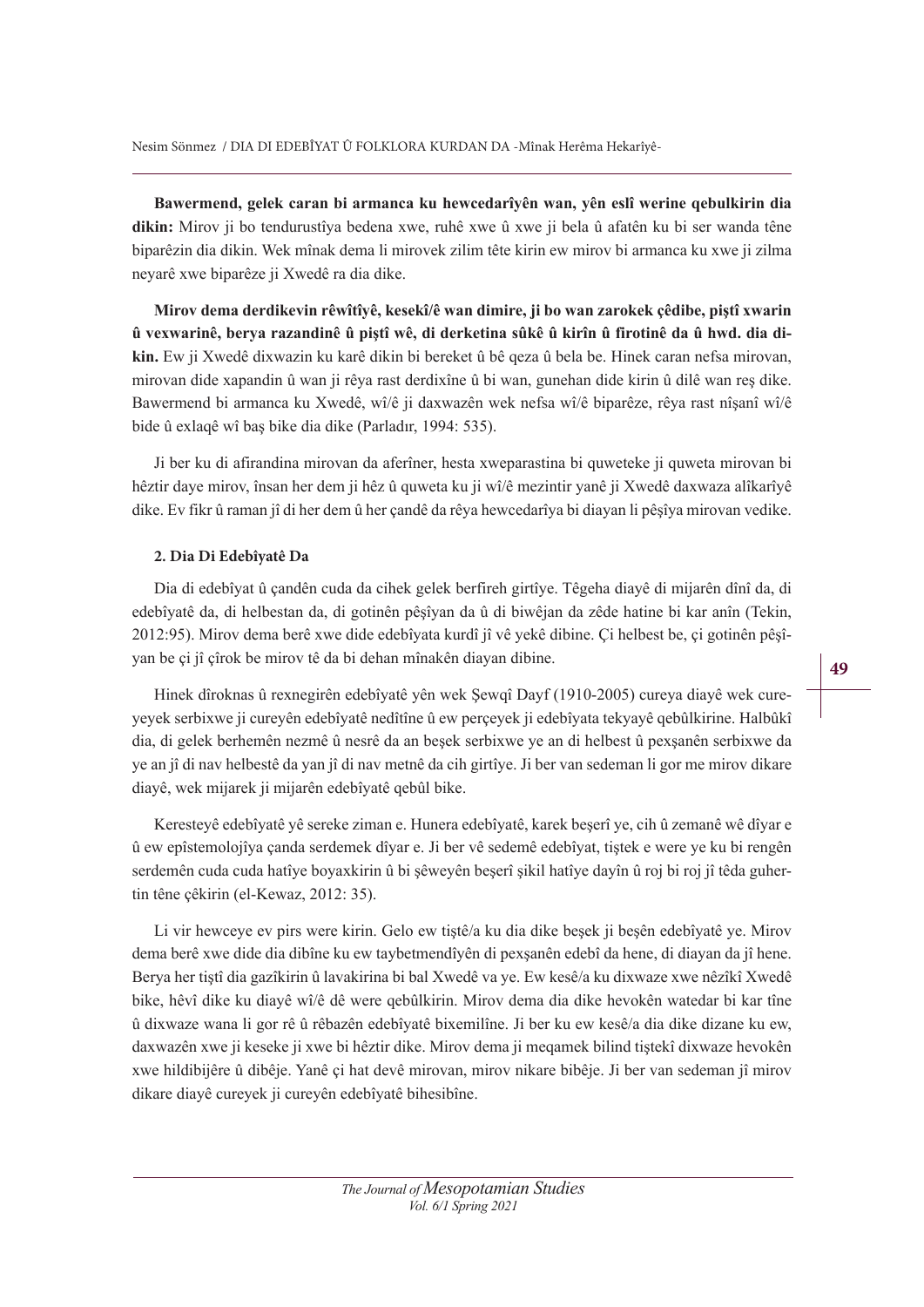#### **3. Dia Di Edebîyat û Folklora Herêma Hekarîyê Da**

Edebîyata miletekî, cureyek ji cureyên zimanê wî miletî û nîşaneya bikaranîna zanista zimanê wî ye. Keda edebîyatê di vê maneyê da gelek mezin e. Edebîyata kurdî jî ji çeşîtdarîya zimanê kurdî û ji nîşaneka bikaranîna zanista zimanê kurdî ye. Keda edebîyata kurdî jî her wekî edebîyatên din di vî warî da têra xwe heye. Herweha folklor û kelepora milletekî di heman demê de neynika wî milletî ye. Baştirîn rêya naskirina milletekî di naskirina folklora wî miletî ra derbas dibe. Lewra serûberê wî milletî girêdayî bi çand û folklora wî milletî va ye. Dema ew çand û folklor bi rê û rêbazên zanistî tê vekolandin silûetê wî milletî tête xwîyakirin. Her wekî milletên dinyayê milletê kurd jî bi alîkarîya çand û folklora xwe dikarin hêmanên nasnameya milletê xwe derxînin meydanê. Ji bo ku Kurd bikaribin nasnameya milletê xwe derxînin hewceye ku ew wan keresteyan tomarbikin, bisenifînin û vekolînin (Kaplan, 2015: 158-182). Dia jî cureyek ji cureyên çand û kelepora kurdî ye û hewceye lêkolînên zanistî li ser bêne kirin.

#### **3.1. Dia di Berhemên Klasîk yên Devera Hekarîyê da**

Edebîyata kurdî ya klasîk, di serdema Îslamê da destpêkirîye, di bin tesîra dînê Îslamê da maye û hinek unsûrên erebî û farisî jî di xwe da dihewîne (Akkuş, 2015: 34). Di vê serdemê da helbestvanên klasik di berhemên xwe da an bi beşên serbixwe an jî di nava helbestên xwe da cih dane mijara diayan. Her weha dia, bûye mijara helbestvanên klasik yên derdora Herêma Hekarîyê jî.

Li jêrê çend helbestvanên ku bi eslê xwe ji devera Hekarîyê ne û di berhemên xwe da mijara diayê jî hûnandine me wek mînak dan. Sedema dayîna van mînakan jî ewe ku berhemên klasîk jî wek keresteyên folklorê têne qebûlkirin û di xwe da mînakên folklorê dihewînin. Bi armanca ku di serdema wan helbestvanan da li herêma ku ew li wir jîyane ka gelo gotin û hevokên diayan bi çi rengî hatine bi kar anîn, bibînin me berê xwe da berhemên wan.

#### **3.1.1. Feqîyê Teyran**

Feqîyê Teyran, di nîvekê dawîya sedsala 16an û di nîvekê serî yê sedsala 17an da jîyana xwe borandîye. Ew, di sala 1561?ê da li navçeya Miksê li gundê Warezûzê hatîye dinê û di 1632?an da jî mirîye (Sadînî, 2010:16; Teyran; 2014:45: Sönmez, 2018: 1231). Ew, helbestvanekî ehlê dilan e û li paş xwe gelek helbest hîştine. Feqî, di hinek helbestên xwe da bi rêya dia gazî Xwedayê xwe kirîye û daxwazên xwe ji Xwedayê xwe ra gotîye. Wek mînak di helbesta xwe ya bi navê *''Îlahî Lew Dikim Zarî''* da gazî Xwedê dike û daxwaza lêborîn û bexşandina xwe dike:

*Îlahî lew dikim zarî* 

*Van roj û şevên tarî* Ji zunûban ra xemxwarî Gunahê min bi xufranî

*Mîm û Hê pir gunehkar e*  $Belê navê te xeffar e$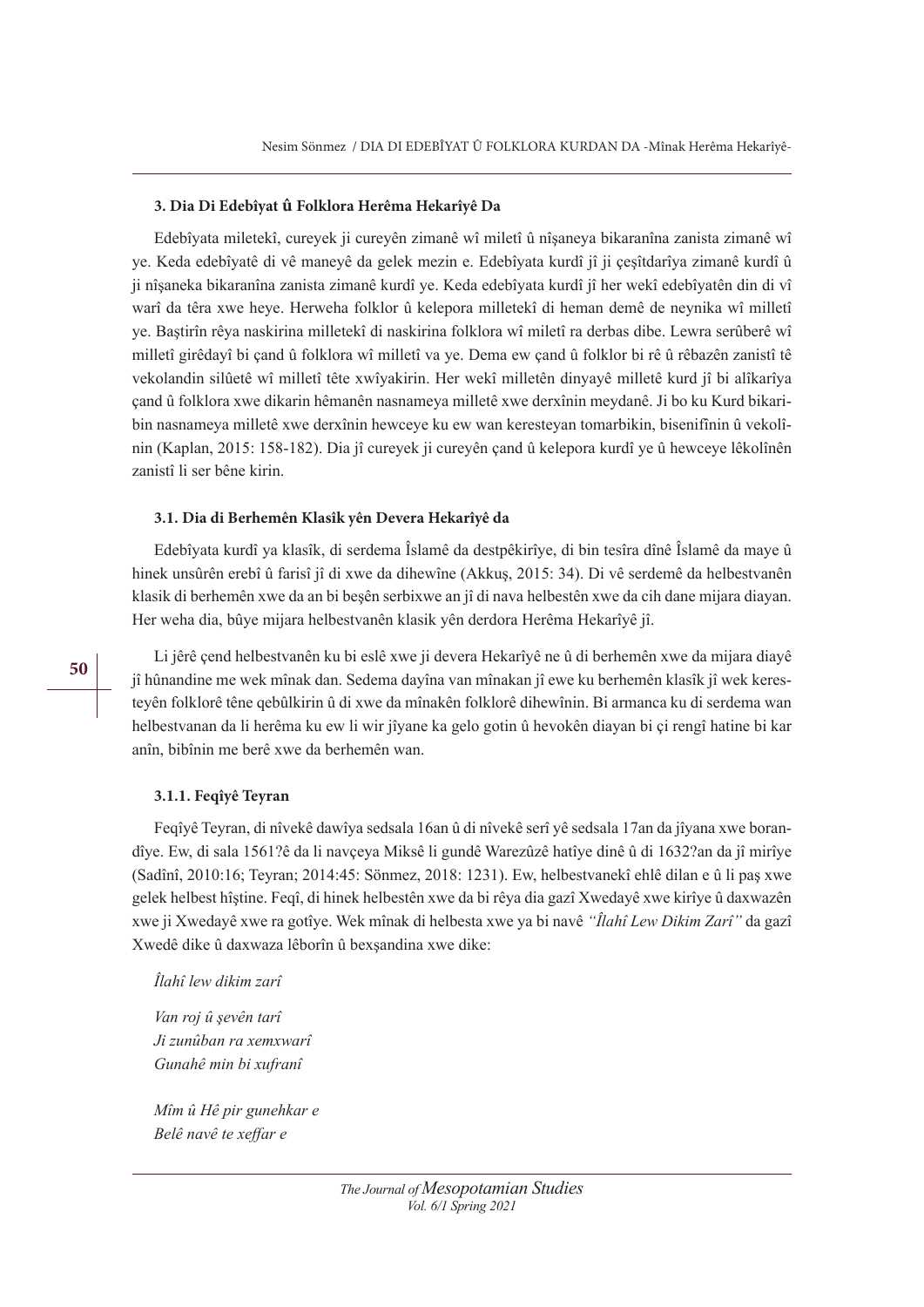*Oewî pir muflis û jar e E'ta û fezl û îhsanî* (Sadînî, 2010:1434)

Dîsan, Feqî di helbesta xwe ya bi navê "Xwedawenda Gunehkar im" da wiha gazî Xwedayê xwe dike û dibêje her çiqas ez gunekarbim jî tu bi mezinahîya xwe û bi xatirê pêxemberê xwe dikî gunehên min bibexşîne:

X*ZedaZenda guneKNar im*  $Bi$  *heqqê zatê ekber key* Pelîtê mucbîrê nar im  $B$ *i* wê rewza munewwer key

 $Belê Mîm *û Hê bi nalîn e*$  $B$ *i* heq Taha û Yasîn e  $X$ wedayê min bixefrîn e Bide me dê mubeşşer key (Teyran; 2014:66-69)

# **3.1.2. Ehmedê Xanî**

Ehmedê Xanî di sala 1651-2an da li bajarê Agirîyê li navçeya Bazîdê hatîye dinyayê. Her çiqas ew li Bazîde were dinyayê jî malbata wî bi eslê xwe ji bajarê Hekarîyê koçber bûye û hatîye li vê derê bi cih bûye. Xanî, li pey xwe bi navê "*Nûbihara Piçûkan, Eqîda Îmanê, Mem û Zîn û Dîwan*" çar berhem hêştine (Resûl, 2007: 42; Fîndî, 2008: 35; Yıldırım, 2011: 23; Yaşin, 2012: 31; Dündar, 2017: 224; Sönmez, 2018: 669-671). Ehmedê Xanî di van berhemên xwe da gelek caran bi rêbaza helbestê gazî xwedayê xwe kirîye û jê ra dia kirîye. Wek mînak di berhema xwe ya bi navê *"Mem û Zinê"* da wiha gazî Xwedayê xwe dike û dibêje her çiqas em gunekarbin jî em bi rehma te bawerin ku tu gunehên min dibexşînî:

Ger kafir û ger gunahekar in  $B$ îlcumle ji te umîdewar in

 $Kes$  nîne ji kafir û usatan *Mezher ne bitin ji bo sîfatan* 

Kafir buwîn em bi îsmê "Qehhar" *a<sub>i</sub>Xeffer*" e ku em kirîn gunehkar

Kufrê tu meger ne şî bibexşî Ger dê gunehan bi me binexşî

Dê şadi bibin li me şeyatîn *Mesrûri bibin gelek melaîn*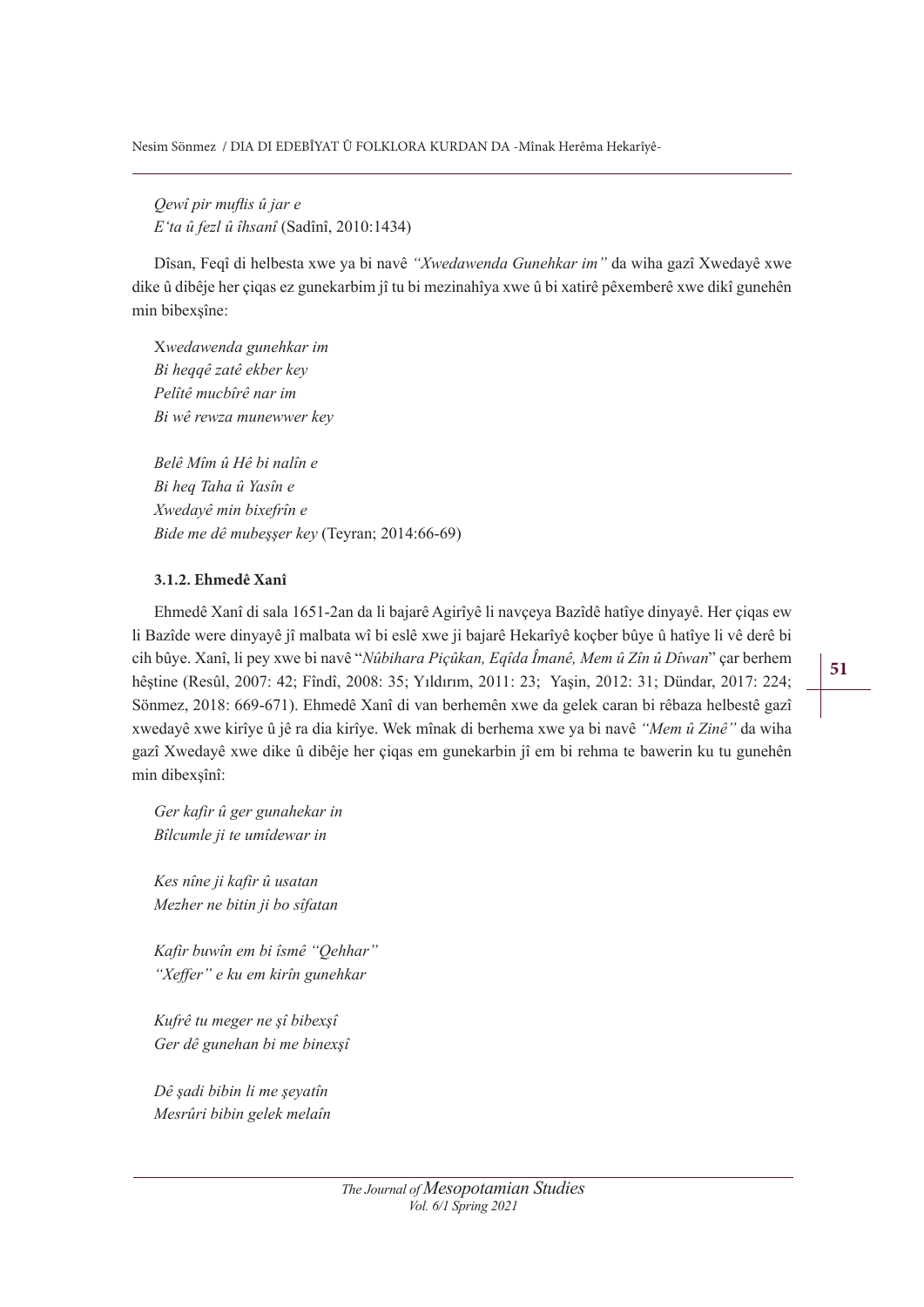*Fîlcimle: Me cumle xas û aman*  $Asi$  yû şeqî yû natemaman

*Têkra bi şefaeta xwe xas ke Vêkra me ji agîrê xilas ke* (Xanî, 1995: 29)

### **3.1.3 Melayê Bateyî**

Mela Huseynê Bateyî di sala 1675?an da li Hekarîyê li gundê Batê hatîyê dunyayê û di sala 1760?î da jî çûye ser dilovanîya xwe (Adak, 2015: 245; Sadînî, 2013: 29). Lê mirov nikare bibêje ev dîrok ji sedî sed teqez e. Melayê Bateyî yekem kes e ku bi zimanê kurdî li ser jîyana Nebî Mihemed (s.x.l.) mewlûd nivîsandîye. Mewlûda Bateyî di nav kurdan da bi sed salan e tê xwendin. Bateyî di dawîya mewlûda xwe da bi vî rengî gazî Xwedê dike û ji wî dixwaze ku xwedayê wî diayê wî qebûl bike. Di beşa "Tehmîdê" da wiha dia dike:

*Hêvîdarin em, ji te şahê Kerîm! Îhdîna ya Reb sirate'l-musteqîm* 

*Nê ji me sûc û xeta tên û sitem* Lê ji te îhsan û xufran û kerem

Ya Reb îmanê dixwazîn em, mudam Jêrê ala ya Muhemmed wesselam (Bateyî, 2015:20)

Bateyî di beşa XVIan da ya ku bi navê "*Haze'l-Mewazî'u Mewzuî'd'-Dua*" da berê gazî Nebî Mihemed (s.x.l.) dike, jê şefaetê dixwaze û paşê jî gazî Xwedê dike û wiha dibêje:

Ya Resûlellah! Resûlê îns û cin Ya şefî'ê sedrê dîwana mezin

*Tu şefa* 'et ke ji bo me 'asîyan *Werne, nefsa şûme naket qencîyan* 

*Ya Kerîm û ya Îlahe'l-'alemîn* Ya Rehîm û ya 'Ezîm û ya Metîn

*Hêvîdarê rehm û îhsana te vîn Talibê îkram û xufrana te yîn* 

Hazir û guhdarê mewlûda Resûl *Hêvîya me tu bikey ya Reb qebûl* 

*Nê tu xeffar î û settarê 'uyûb Ma bi bexșî û bi xufranî zunûb* (Bateyî, 2013: 112)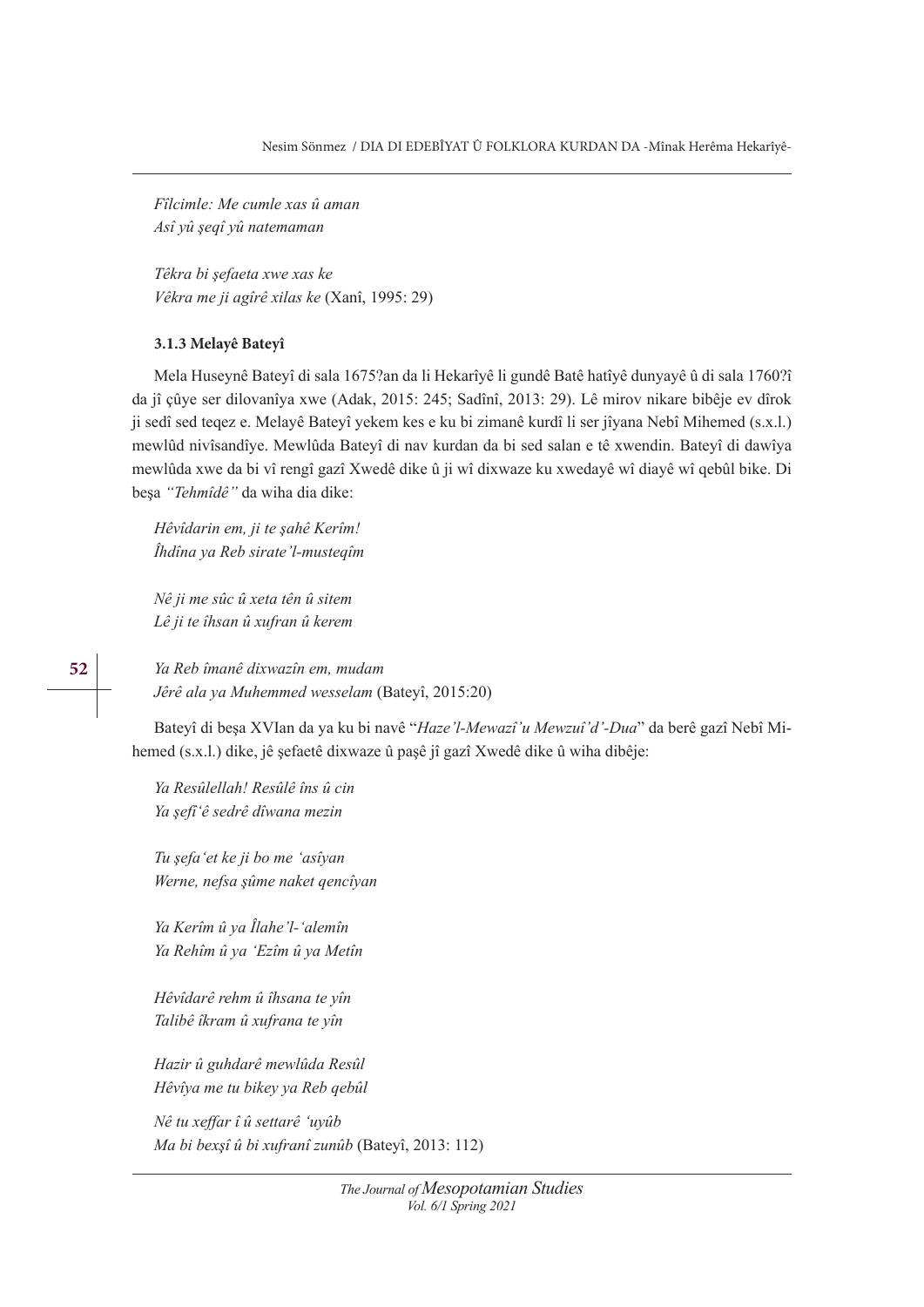# **3.2. Dia di Folklora Kurdî da**

Dia di çand û folklora kurdî da li gor bi kar aninê erkdar dibe. Mirov li gor peywend û erkdarîyê dikare diayan di bin van serenavan da bisenifîne û her weha van serenavan ji bo herêma Hekarîyê jî bi kar bîne.

# **3.2.1. Bîr û Bawerî**

Dia, nişana teslîmbûnê, bawerîyê û hêvîyê ye. Mirovên diakar di kirina diayê xwe da hêvî dikin ku hêzekeke evsûnî bi rêya wan gotinan ji wan ra bibine alîkar. Ji ber ku miletê kurd bi piranî bawermendin û bawerîya wan bi Xwedê heye ew, ji Xwedê ra dia dikin û daxwazên xwe bi gotin û hevokên qalibgirtî tînin ser ziman. Mirov dikare bibêje ev gotin û hevokên diayan her çiqas di nav xwe da hinek bêne guhertin jî ew navnetewî ne. Her wisa kurdên devera Hekarîyê jî bi vê bawerîyê ji Xwedê ra dia dikin û ew bi gotin û hevokên qalibkirtî yên devera xwe wiha gazî Xwedê dikin û dibêjin:

Ya Rebbî! Tu me bê îman neke. Ya Allah! Bi qaweta te Xwedê. Ya Rebbî! Tu me pêşeman neke. Destê Xwedê û pêxemberan ser serê te bît. (Alkanat, 2019) Ya Rebbî! Hawara me Tu y(î)! Gazîya me Tu y(î) Tikaya me Tu y(î) Penaya me Tu y(î)! Ya delîlê zelîla Ya xudanê bêxwedana Ya kesê bêkesa! Ya destegîrî nezana! Ya çêkerê erd û esmana! Diaya me qebûl bikey! Tu li me şerê şeytana, li şerê nefsê, şerê xîyanetê, şerê bêbextîyê, şerê îftirayê, şerê dirowê (derewê) biparêze! Ya Rebbî! Tu li me wan kesa binivîse ewêt ku tu lê razî yî! Ya Rebbî! Tu me dostê xo hisab bike, me dostê dostê xo hisab bike! Ya Rebbî! Tu li min û daybabêt (dê û bavên) min xoş be. Tu min û daybabêt min û bisilmana li agirê cehnemê biparêze! Tu emelê li gel me neke! Tu rehma xo li gel me bike! Ya Rebbî! Tu hemû bisilmana bigehîne êk! Vê tefrîqa û kêşmekêşê navbeyna bisilmana da rakey! Tu ewladêt me salih bikey!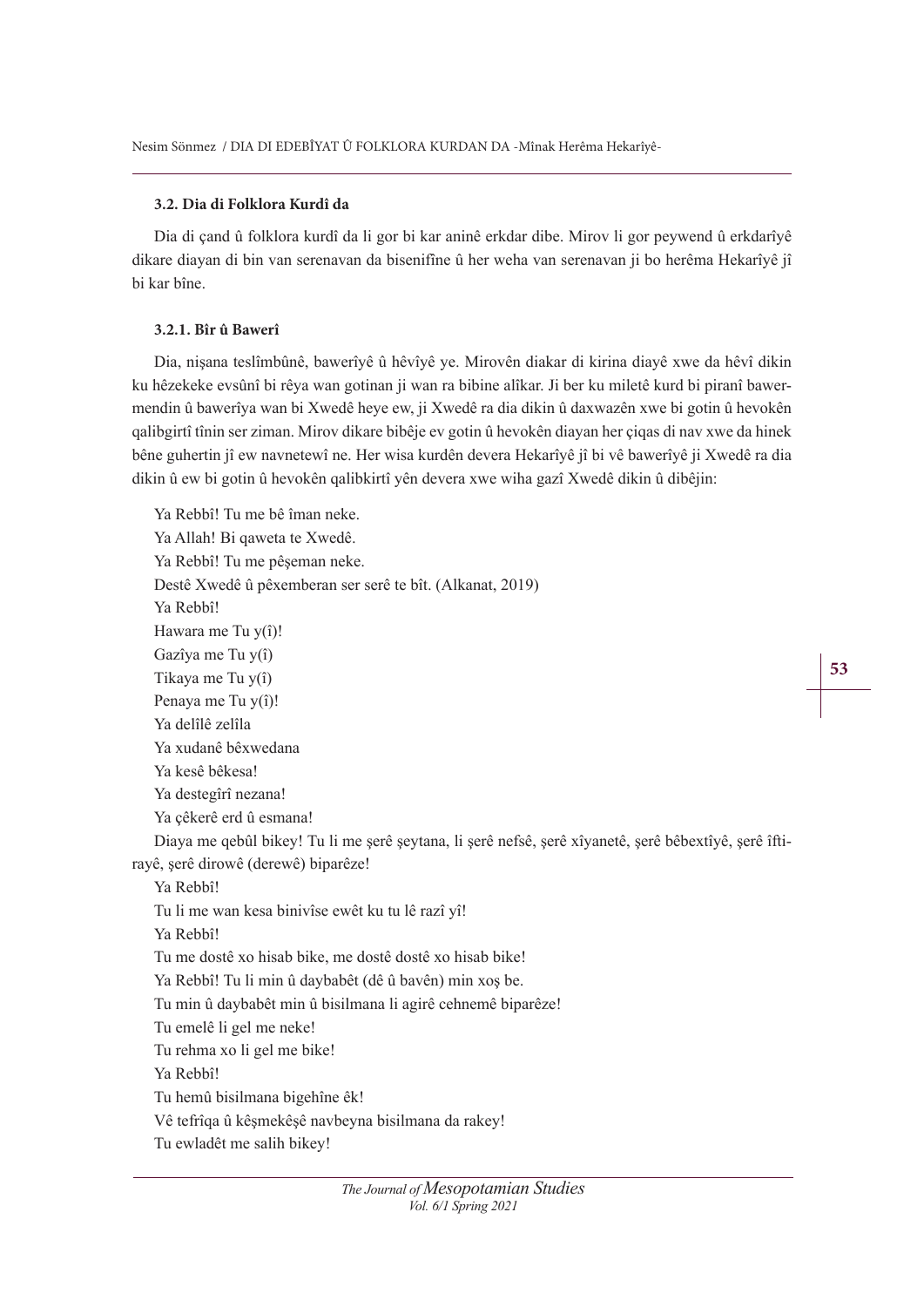Ya Rebbî tu aqubeta me xêr bikey! Tu me ji bela musîbeta biparêze! Tu me bê îman nebey! Tu me muhtacî namerda neke. Ya Rebbî! Tu malê heram neke nisîbê me! Ya Xudayê Mezin! Belaya xo bide zalima! Tu me li kibrê dûr pêxe! Xweda hewar e, tu tewara me were! Me li kiryarêt pîs û xirab dûr biêxe! Ya Rebbî! Tu padişahêt me adil bikey! (Özer, 2020). Hewar ya Gulîreş. Hewar ya Xizir Pexember. Hewar ya Şêx Elîyê Dizê (Alkanat, 2019).

# **3.2.2. Cil û Berg**

Dema mirovek cil û bergên nû li xwe dike dost û hevalên wî/ê bi sedem vê rewşa wî/ê ya guhertî wî/ê pîroz dikin û jê ra saxî û silametîyê dixwazin. Her weha ji bo vê rewşê li devera Hekarîyê jî bi hevokên folklorîk weha dia têne kirin.

**54**

Jiyaneke xweş tê de biborîne. Li ser xêrê bidirînî. Pîrozî bit hezaran bidirînî. Rojeke rend pê derbaske. Xwedê mirazê te hasil biket.(Alkanat, 2019).

#### **3.2.3. Êş û Nexweşî**

Di jîyanê da her roj wekhev nabore, hinek roj bi xweşîyê û hinek roj jî bi zehmetî û nexweşîyê derbas dibin. Dema mirovek nexweş dikeve lazim e ew, him ji alîyê fîzîkî va him jî ji alîyê manevî va were dermankirin. Li gor bawermendan ewê şifayê dide nexweşan Xwedê ye, lewra nexweş, xwe dispêrin Xwedayê xwe û bi armanca ku ew ji nexwewşîyê sax bibin dia dikin. Bo nimûne li jêrê çend gotin û hevokên diayan yên ku li Hekarîyê ji bo nexweşan têne gotin, hatine dayîn.

İnşallah Rebbê Alemê sebra Eyub eleyhisselam bidit te. (Alkanat, 2019). Xwedê selameta xêrê rêket. Xwedê şifayê rêket. Xwedê jê def'e biket Rebbê alemê bo xatira navê xwe yê Şafî şifa biket (Öztunç, 2019). Tu têkevî ber şefa'eta pêxember. Ya Rebî tu vê xwînê rawestînî.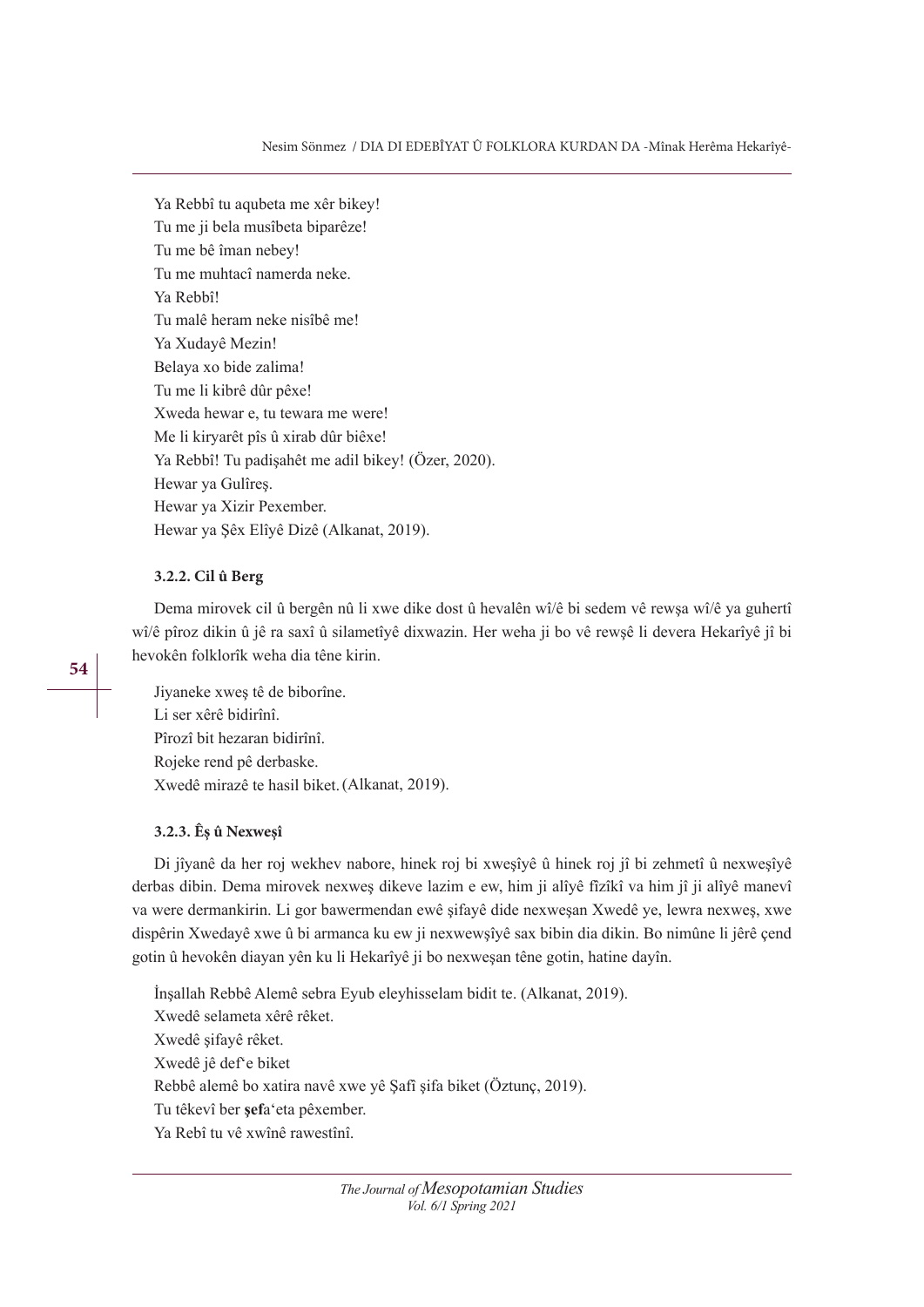#### Nesim Sönmez / DIA DI EDEBÎYAT Û FOLKLORA KURDAN DA -Mînak Herêma Hekarîyê-

Zalimo! **Însalah** Rebi'l-'alemîn piştê bişkênit. (Öztunç, 2019). Nexweşiya te av bibet. Nexweşiya te bit dar û beran. Nexweşiya te here gayê sor. Xwedê te ji hemû bela û şetelan biparêzit. Ya Rebî kâfir jî vî derdî nebînin. (Öztunç, 2019).

# **3.2.4.Bext û Miraz**

Hezkirin û xwestina bext û mirazeke baş, ji bo dost û hevalan, mirov dikare bibêje hema hema di çanda her miletî da heye. Herweha ev yeka di çanda kurdan da jî heye. Di vî warî da kurdên Hekarîyê weha ji dost û hevalên xwe ra dia dikin û ji wan ra saxî û selametîyê dixwazin.

Xwedê emrê te dirêj biket. (Alkanat, 2019). Xwedê li gel te bît. Destê Xwedê û pexemberî li ser serê te bît (Engin, 2019).

# **3.2.5. Serxweşî**

Bê guman her mirovê jîndar ji kanîya mirinê avê vedixwe û li dûv xwe, ji dost û eqrebayên xwe ra gelek êş, kul, keder û xemgînîyan dihêle. Wek tê zanin sebirkirina li hember xwemgînî û diltengîyan, bi alîkarîya dost û hevalan dibe. Di dema serxweşîyê da xwedîyên mîrî gelek dilsoj in û ew dixwazin wê dilsojîya xwe bi dost û hevalên xwe ra parve dikin da ku ew agir û şewatata ku ketîye nav dil û kezeba wan hinek sar bibe. Dost û hevalên wan jî bi dia û gotinên kurt û watedar dixwazin sebrê bidin xwedîyên serxweşîyê. Li Hekarîyê di nav gel da ji bo serxweşîyê ev dia têne kirin.

Xwedê rehma xwe lê biket. Hizar rehmet li day û babên te. (Engin, 2019). Ez bedela wî mirî bama. Te kuçikê min reş kir. Te mala min sot. Tu koriya çavên min bit.(Alkanat, 2019). Xwedê jê razî bit. Xwedê ef û mexfîret biket. Xwedê çû kederek din nedet. Xwedê cihê wî/ê bikete cennet. Serê we malbatê sax bî. Xwedê cihê wî/ê xweş biket. Xwedê bo bedel biket (ji bo zarokan). Xwedê sebrê bidete we. Xwedê awa rêhê dile we bike (Engin, 2019). Te kuçikê min reş kir. Te mala min sot.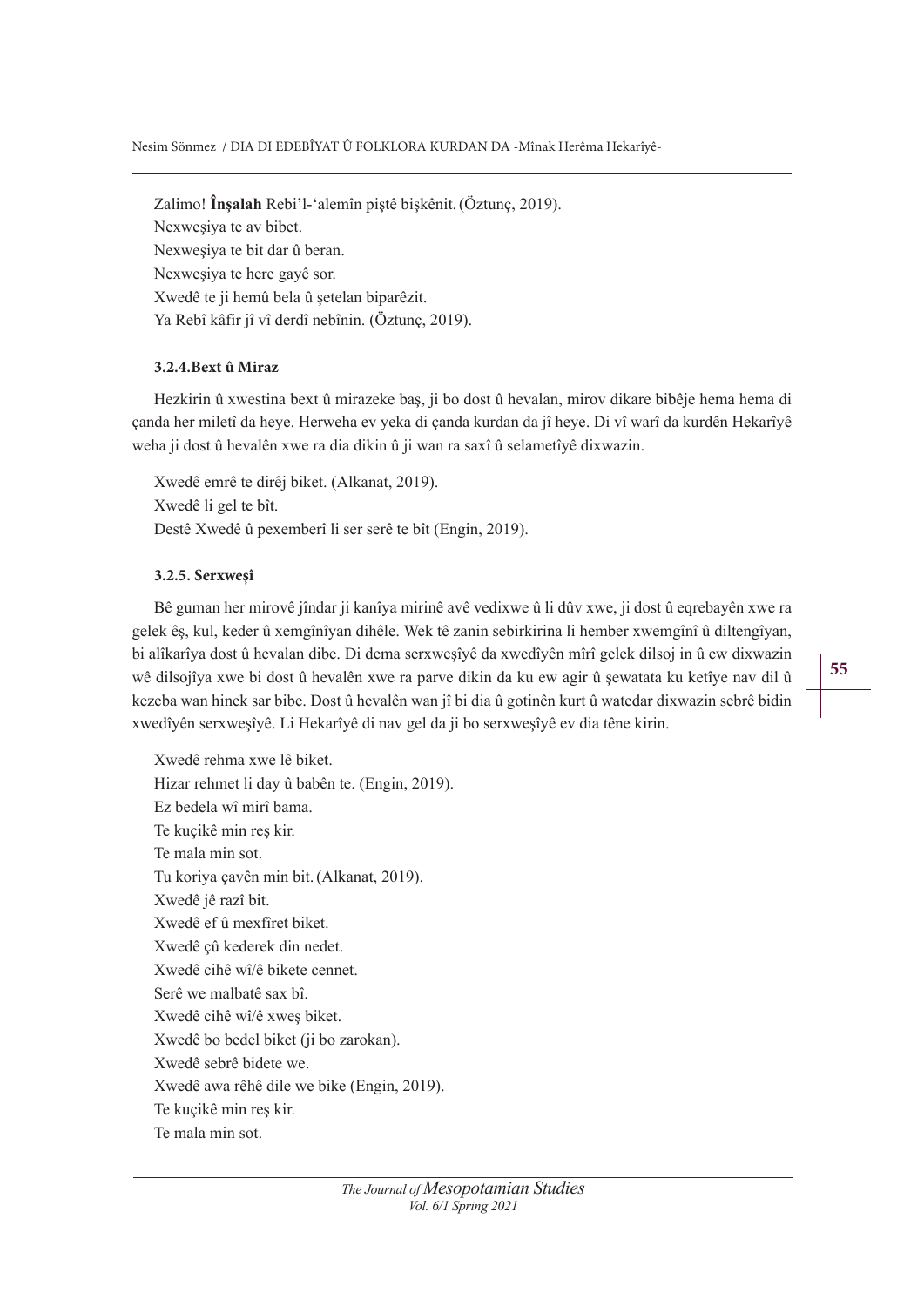Xwedê wî/ê zarokî/ê biket çuçika beheştê da bo te bînit roja mehşerê ava kewser ê. Tu koriya çavên min bit.(Engin, 2019). Cihê wî bo saxan bit. Cihê wî nîveka behişt bit. Serê we gelek sax bit. Warê wî bihuşt bit.(Öztunç, 2019).

# **3.2.6. Xwarin û Vexwarin**

Kevneşopîya xwarin û vexwarinê di eslê xwe da çandeke qedîm e. Di derheqê vê çandê da gelek tişt hatine gotin. Lewra îkramkirina xwarin û vexwarinê nîşaneya comerdîyê ye. Di edebîyata klasîk da gelek berhem li ser vê mijarê hatine nivîsandin. Bo nimûne el-Cahiz (k.d. 776-7) di berhema xwe ya bi navê *Kîtabu 'l-Buxela/* Pirtûka Xesîsan da nav û sifetên xesîsan li ber xwendevanan radixîne û dîsa Îmamê Xezalî (k.d. 1126) jî di berhema xwe ya bi navê *Îhyau 'Ulûmî'd-Dîn* berga sisêyan beşa heftan da fezîletên comerdîyê û nebaşîyên xesîstîyê dûr û dirêj şîrove dike. Her wek miletên din di çanda kurdan da jî dema xwarin an vexarinek were îkramkirin hewceye spasî ji xwedîyê îkramê ra were kirin. Li Hekarîyê piştî xwarin û vexwarina ku hatîye îkram kirin bi gelek gotin û hevokên watedar spasî ji mazûvan ra tête kirin. Me li jêrê ji hinek hevok û gotinên spasîyê ku li devera Hekarîyê di vî warî da têne bi kar anîn wek nimûne dane.

Tu, tu car nanê xwe ji jarîyê neşkênî. İnşallah bîte xana xwedê. Xwedê ji ber destê te kêm neket (Alkanat, 2019). Xwede kemasiya we neket. Xwedê ava biket. Xwedî mala we awa biket. Xwedê ji we razî bibit. Xwedê bereketê lê biket. Xwedê zêde biket. Sedeqe bit. Def'ê bela bit. Xwedê Teala mirovanîya ve kem neket. Ya Rebbî! Me kêm kir tu zêde biket. Xêra mirya sedeqa serê saxa bit. (Öztunç, 2019).

# **3.2.7. Çêbûna Zarokan**

Berdewamîya neslê ji bo alema însanîyetê tiştek gelek muhîm e. Ev berdewamî jî tenê bi bûyîna zarokan tête berdewamkirinê. Dema zarokeke mirovekî/ê dibe devûdora wî/ê çavronahîyê dide, wî/ê pîroz dike û hemd û spasîya xwe jî pêşkeşî Xwedayê xwe dike. Li herêma Hekarîyê dema zarokeke yekî/ê çêdibe dost û heval wî/ê bi van gotinan wî/ê pîroz dikin, kêfxweşîya xwe nişanî wî/ê didin û ji bo pîrozbahîyê weha dibêjin.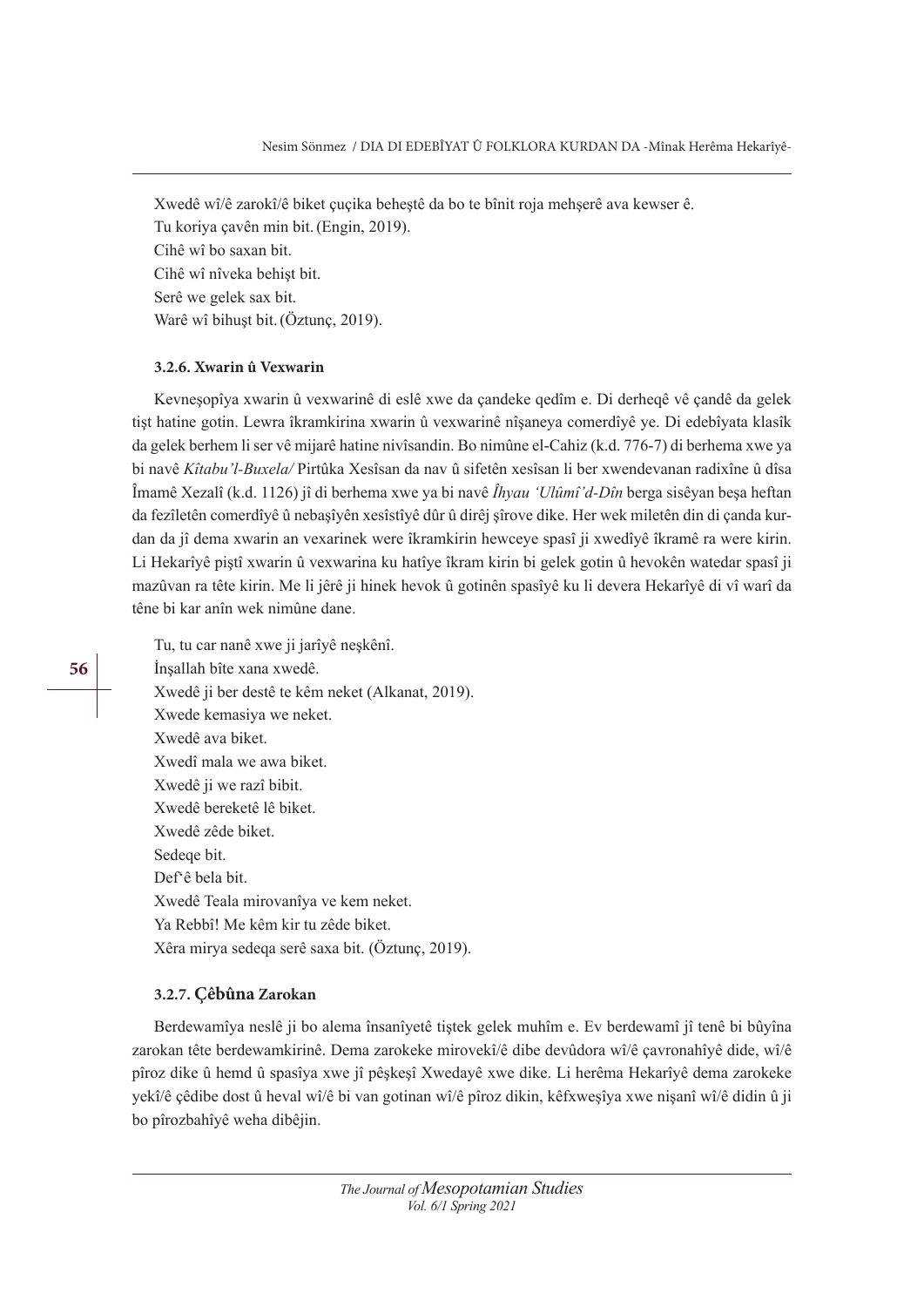Nesim Sönmez / DIA DI EDEBÎYAT Û FOLKLORA KURDAN DA -Mînak Herêma Hekarîyê-

Têr 'emr bit. Têr 'emr dirêj bit. Xwedê piçûkêd te bihêlid. Xwîşka bira bit.(Engin, 2019). Peçûlka te bi day û bab mezîn bît. Îşellah hizar salî bît. Xwedê bo te pêlît, xwîşka bira bît. Nivîna xerê bît. Xwede bo te pelît û mûyen spî li çuka bên. (Engin, 2019).

# **3.2.8. Zewac û Malbat**

Zewac, yek ji qonxên herî girîng e ku jîyana mirovan têda derbas dibe. Çawa di serenava çêbûna zarok da jî derbas bibu mirov bi zewacê nesla xwe berdewam dike, malek e nû ava dike û dest bi jîyaneke nû dike. Ji ber ku zewac di jîyana mirovan da merhaleyek gelek muhîm e ji bo berdewamîya zewacê gelek dia têne kirin. Çend mînakên diayên ku di derbarê zewacê û berdewamîya wê da li Hekarîyê di nav gel da tênekirin.

Bûk û zavayên we pîroz û mibarek bit. Hûn têr 'emr bin. Pê û parê yêd te xêr be. Pêkve pîr bibin. Tu û mêrê xwe pêkve bin. Xwedê qîzeke baş têxe rizqê te. Xwedê ser balgehekî pîr ket.(Engin, 2019). Bûk û zavayên we pêk ve pîroz û mubarek bin. (Engin, 2019). Xwedê jinek baş nesîb ket.(Engin, 2019).

# **3.2.9. Rê û Rêwîtî**

Rê ê rêwîtî ji alîyekî va kareke baş e û ji alîyekî va jî bi zor û zehmet e. Mirov dema ji mala xwe derdikeve û dibe rêwî hêvî dike ku bi saxî û selametî vegere mala xwe. Ji bo vê sedemê rêwî him bi xwe dia dike û him jî dixwaze ku dost û heval ji wî/ê ra dia bikin. Him di warê dinî da him jî di warê edebîyata gel û folklorê da di derheqê dia da gelek berhem hatine nivîsandin. Bo nimûne berhema et-Taberî ya binavê *Kîtabu'd-Dua* (k.d. 923) yek ji van berheman e. Di nav gel da jî gelek hevokên ku bi wateya diakirinê têne bi kar anîn hene. Bo nimûne çend hevokên diayan yên ku li Hekarîyê di nav gel da têne gotin hatine dayîn.

Barkirina we ji ser xêr bit. Xwedê we nehêlîte tengaviye de. Xwede silametiyê bidet. Oxira we li ser xêrê bit. (Engin, 2019).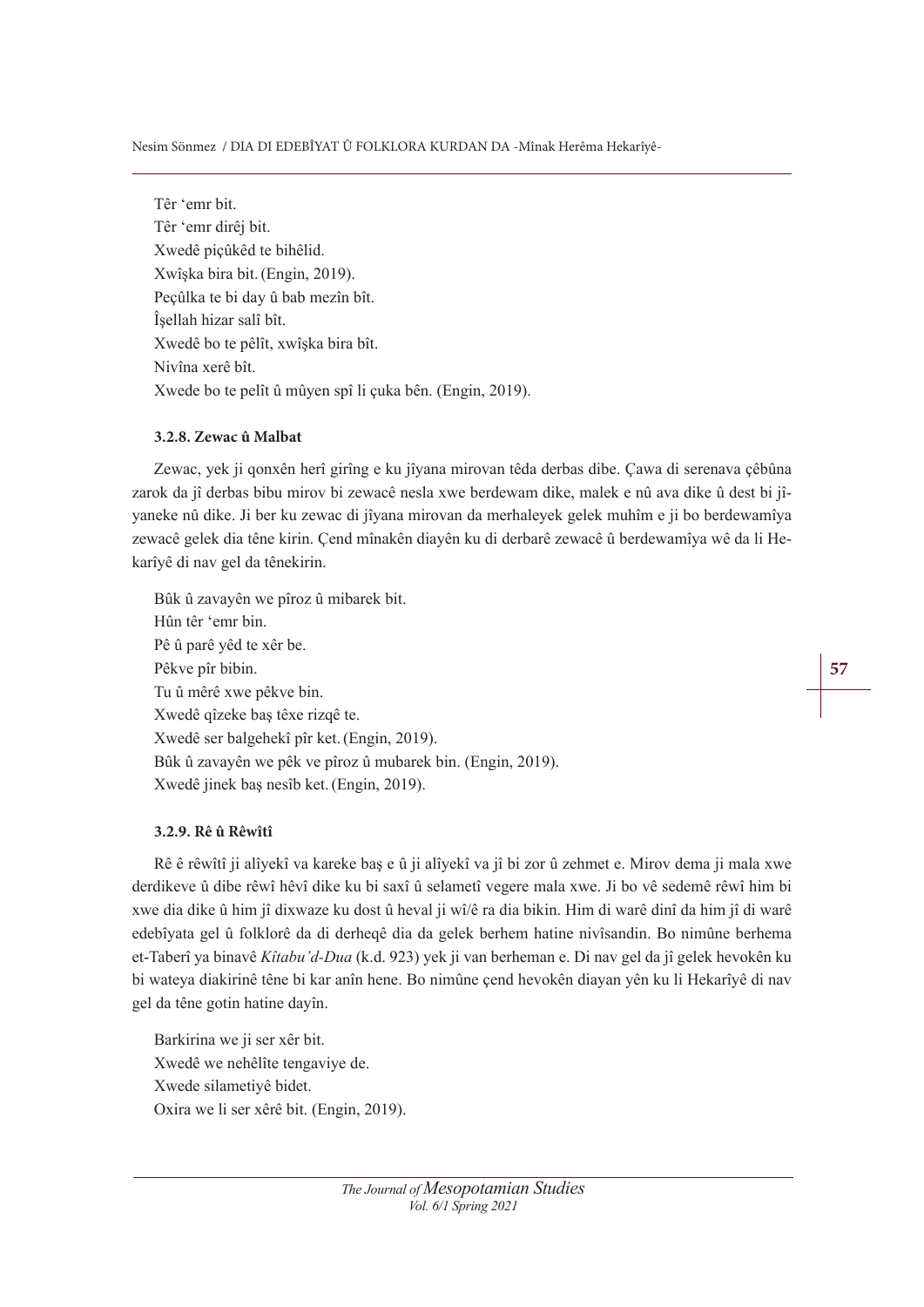#### **4. Encam**

Dia, her çiqas têgeheke dînî be jî di jîyana her miletî da cihek berfireh girtîye û ji wan cihan yek jî bêguman edebiyat e. Çi bi şiklê nezmê be çi jî bi şiklê nesrê be dia di her cureyê edebîyatê da cihek muhîm girtîye. Mirov dikare heman tiştî ji bo edebîyat û folklora kurdî jî bibêje. Di lêkolînê da me dît ku di folklora kurdî da kevneşopîya diakirinê gelek dewlemend e. Her weha di berhemên edebîyata kurdî ya klasîk û edebîyata gelerî da jî bi sedan mînakên diayan hene. Dia, di folklora devera Hekarîyê da cihek muhîm digire.

Piştî lêkolîna mijarê em gihêştin van encaman:

Dia ne tenê daxwazî û hêvîkirina tiştên fîzîkî bi tenê ye berevajî mirov bi rêya dia li hember mezinatî, hêz û quweta Xwedayê xwe; feqîrî, xizanî û netiştekbûna xwe nişan dide. Dia ji xwestekan zêdetir ji bo nîşandayîna dewlemendîya Xwedê ya bêsînor û pesindayîna wî, spasî û wesifdayîna wî ye.

Gelê kurd wek miletên din xwedî bawerîyek xurt e. Dema em ketin nava lêkolînê û me çand û folklora kurdî di ber çavan ra derbas kir, me dît ku têgehên dînî bi rêya diayan di jîyana kurdan ya rojane da cihek berfireh girtine. Her weha em di berhemên klasik da jî rastî heman tiştan hatin.

Dema dia tê kirin di diayê da him mezinahî û pesnên Xwedê tê kirin û him jî tê da xwestin heye. Lewera ew kesê/a dia dike yan ji bo xwe yan jî ji bo malbat, zarok, eqreba, heval, dost û cîranên xwe yan ji bo kesekî/ê qencî pê kirîye yan jî ji bo kesek din daxwaza xweşîyek, qencîyek û başîyekê dike.

Di lêkolînê da me dît ku gelê kurd di diayên xwe da zêdetîr ji Xwedê; malê dinyayê, dayîna zarokan, aramî ji bo kesên dizewicin, rehma Xwedê ji bo kesên mirî, sersaxî ji bo malbatên ku mirîyên wan çêbûne, parastin ji bo kesên di talûkayanda ne, tendurustîyeke baş ji bo kesên nexweş, başî û qencîyê ji bo zarokan, xwegîhandina jîyanek e baş di axretê da û hwd dixwaze. Dîsan me dît ku gelê kurd; ji zarokên xwe ra, dê û bavên xwe ra, bûk û zavayan ra, keseke mirî yan nesax ra, ji bo bidestxistina xanîyekê, zevîyekê, bexçeyekê, pez û dewar û hwd dia dikin û ji Xwedayê xwe wan tiştan dixwazin.

Li devera Hekarîyê di berhevkirina gotin û hevokên qalibgirtî da yên ku mijara wan dia ne em gehiştin wê encamê ku gotin û hevokên qalibgirtî yên diayê gelek zêde ne. Di wan diayan da hevok û gotin bi piranî dişibihin hevûdin û di warê wateyê da jî gelek nêzîkî hev in.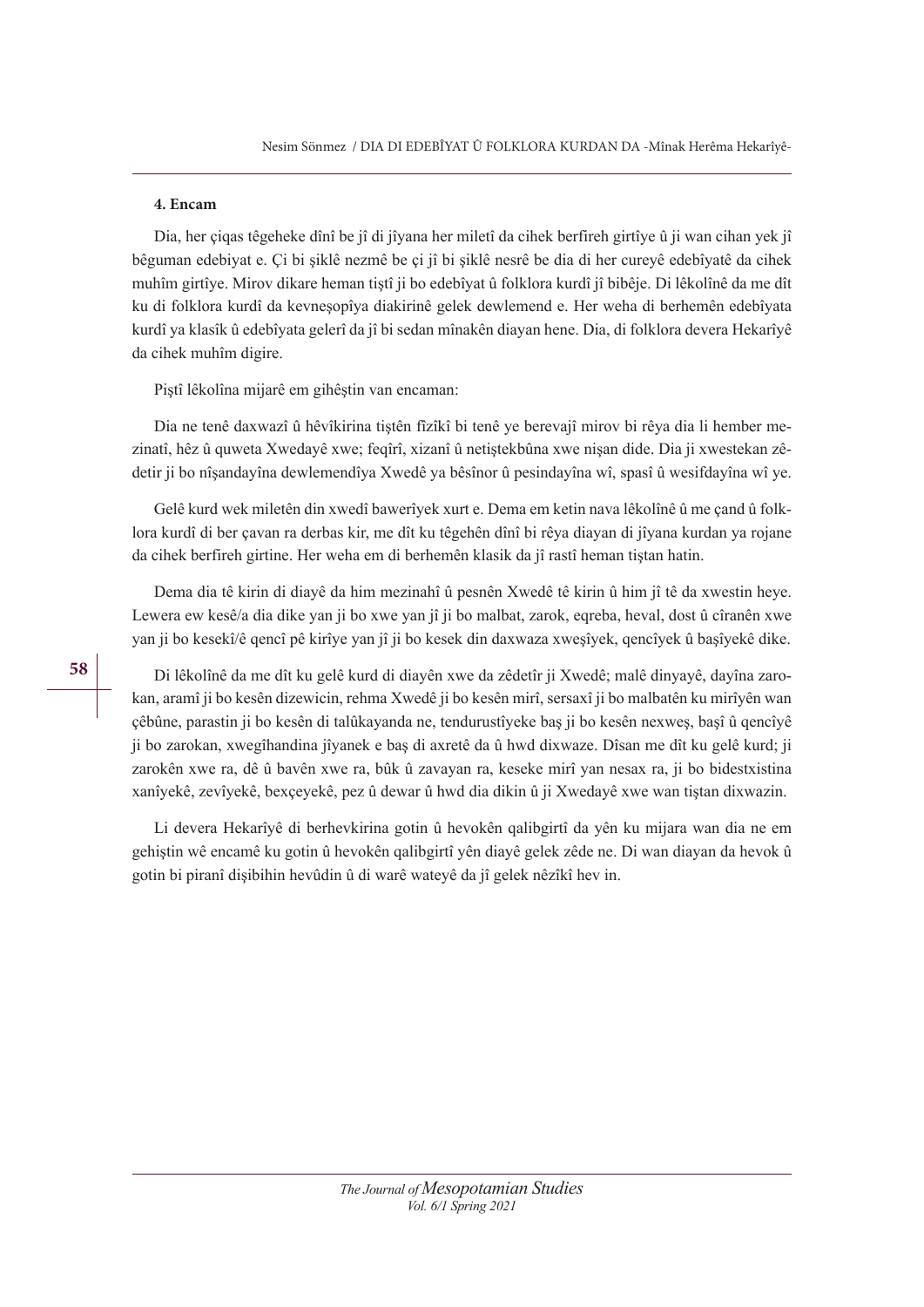Nesim Sönmez / DIA DI EDEBÎYAT Û FOLKLORA KURDAN DA -Mînak Herêma Hekarîyê-

#### **Cavkanî**

Adak, A. (2013). *Destpêka Edebîyata Kurdî*, Weşanên Nûbiharê, İstanbul.

Akkus, S. (2015). "Di Dîwanên Klasik û Canda Kurdan de Dia" *Nûbîhar*, Havin, 2015, Hejmar 132, rr. 32-37. 34.

Arnold, V. G. (1924). *Le Folklore: Croyances et CoutumesPopulaires Françaises*, Weşanên Librairie Stock, Paris.

Artun, E. (2010). *Türk Halk Bilimi*, Kitapevi Yayınları, Cap. 6, İstanbul.

Bedirxan, C. Elî. (2012). "Ferhengok", *Hawar*, j. 30, Weşanên Belkî, İstanbul.

Cindî, H., Evdal, E. (2008). *Folklora Kurmanca*, (werg. Tosinê Reşîd), Weşanên Avesta, İstanbul.

ed-Debbax Taqî. (1992). *el-Fikru'd-dînîvvul'l-qedîm*. Daru's-Su'ûnî's-Seqafîyyetî'l-'Amme, Bexda.

Dundes, A. (1997). *Folklor Nedir*, (çev., Gülay Mirzaoğlu), Milli Folklor Dergisi, Kış.

Dündar, M. (2017) "Ahmed-i Hanî'nin İlmi Kişiliği", Türk ve İslam Dünyası Araştırmaları Dergisi, Tidsad, Yıl: 4, Sayı: 4, Aralık 2017, pp. 222-229.

Ehemêdê Xanî. (1968). *Mem û Zîn, (Berhevkar: M. E. Bozarslan*), Weşanên Deng, İstanbul .

Ehmed, Hîcazî. (2007). *Oanûnu'd-dia mefhûmu'l-îlm we'l-î'tîqad*, Weşanên Daru'c-celîs'z-zeman, 'Amman.

Feqîyê Teyran. (2014). *Diwan*, (Amadekar: Kadri Yıldırım), Weşanên Kültür ve Turizm Bakanlığı, Ankara.

Feyyûmî Ehmed, Mihemmed b. 'Eli. (?). el-*Misbahu'l-munîr*, Beyrût, bd.

Findi, R. (2008). *el-Fikru'l-Kaymiyyu Beyne Hânî ye Haci Kadır el-Koyî (Dirasetun Nakdiyyetun)*, Çapa 4an, Duhok.

el-Fîrûzabadî, Mihemmed b. Ya'qûb el-Fîrûzabadî. (1995). *el-Qamûsu'l-muhît*, Beyrût.

İbn Manzur. (?). *Lisanu'l- 'Ereb*, Beyrût.

Kaplan, Y. (2015). "Strana Kurdî (Kurmancî): Devera Hekarîyan Wekî Nimûne" Bingöl Üniversitesi Yaşayan Diller Enstitüsü Dergisi, Sal:1, Berg1, Hejmar2, Kasım 2015, rr. 158-182.

Kaya, D. (2007). *Ansiklopedik Türk Halk Edebiyatı Terimleri Sözlüğü*, Akçağ Yayınları, Ankara. Keskin, N. (2019) *Folklor û Edebîyata Gelerî*, Weşanên Avesta, İstanbul.

el-Kewaz Muhemmed Kerîm. (2012). *en-Nass we'l-xîtab fî's-sahîfetî's-seccadîyye*, Menşûratu Kullîyatî'l-Îmamîl'l-Kazim lî'l-'Ulûmî'l-Îslamîyye. Bexda.

*Kutsal Kitap*, (2002). Kitabı Mukaddes Şirketi Yayınları, İstanbul.

Mela Huseynê Bateyî. (2015). *Mewlûda Nebî*, (Werg. û Sikar: M. Xalit Sadînî) Wesanên Kültür ve Turizm Bakanlığı, Ankara.

en-Nîşabûrî, Ebû 'Ebdîllah Mihemmed. (?). el-Mustedrek 'ele 's-sehîheyn, I-VII, Daru'l-Kîtabî'l-'Erebî, Beyrût bd.

Örnek, S. V. (2000). *Türk Halk Bilimi*, Kültür Bakanlığı Yayınları, Ankara.